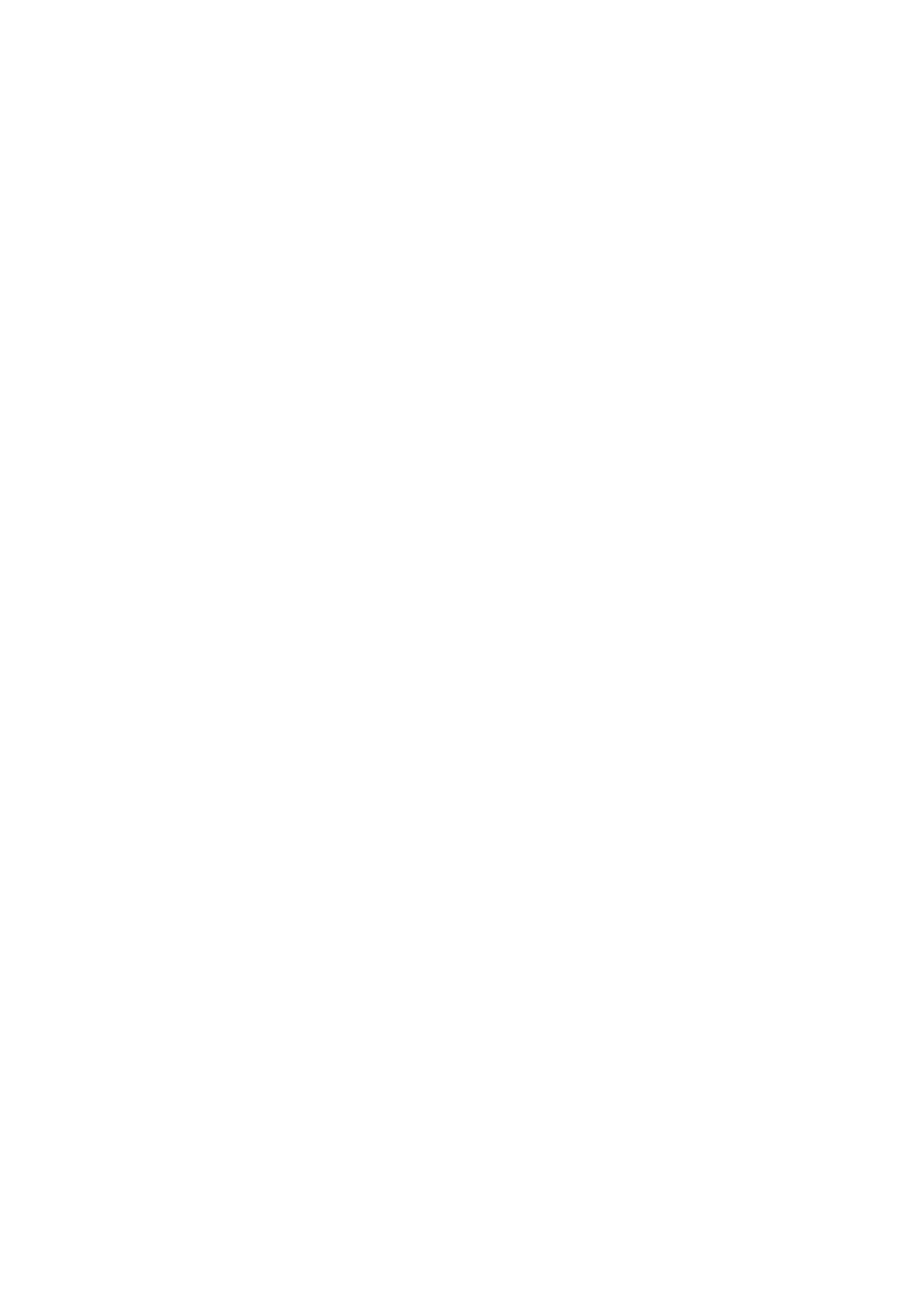### **Executive summary**

R A Wallis Limited (R A Wallis) operates a quarry located on Omahuru Road at Okaiawa, in the Waingongoro catchment. This report for the period July 2012-June 2014 describes the monitoring programme implemented by the Taranaki Regional Council to assess the Company's environmental performance during the period under review, and the results and environmental effects of the Company's activities.

The Company holds one resource consent 5719-1, which includes 15 conditions setting out the requirements that the Company must satisfy with regard to the discharge of washwater, stormwater and groundwater into the Waingongoro River.

The Council's monitoring programme for the year under review included three inspections. No water samples were collected for physicochemical analysis.

The monitoring showed that the site was complying with all of the conditions outlined in its consent. The site was generally tidy and well managed. The discharge from the site was having no visual impact on the receiving waters.

There were no unauthorised incidents recorded related to operations at the R A Wallis quarry during the period under review.

During the year, the Company demonstrated a high level of environmental performance and compliance with the resource consents.

This report includes recommendations for the 2014-2016 period.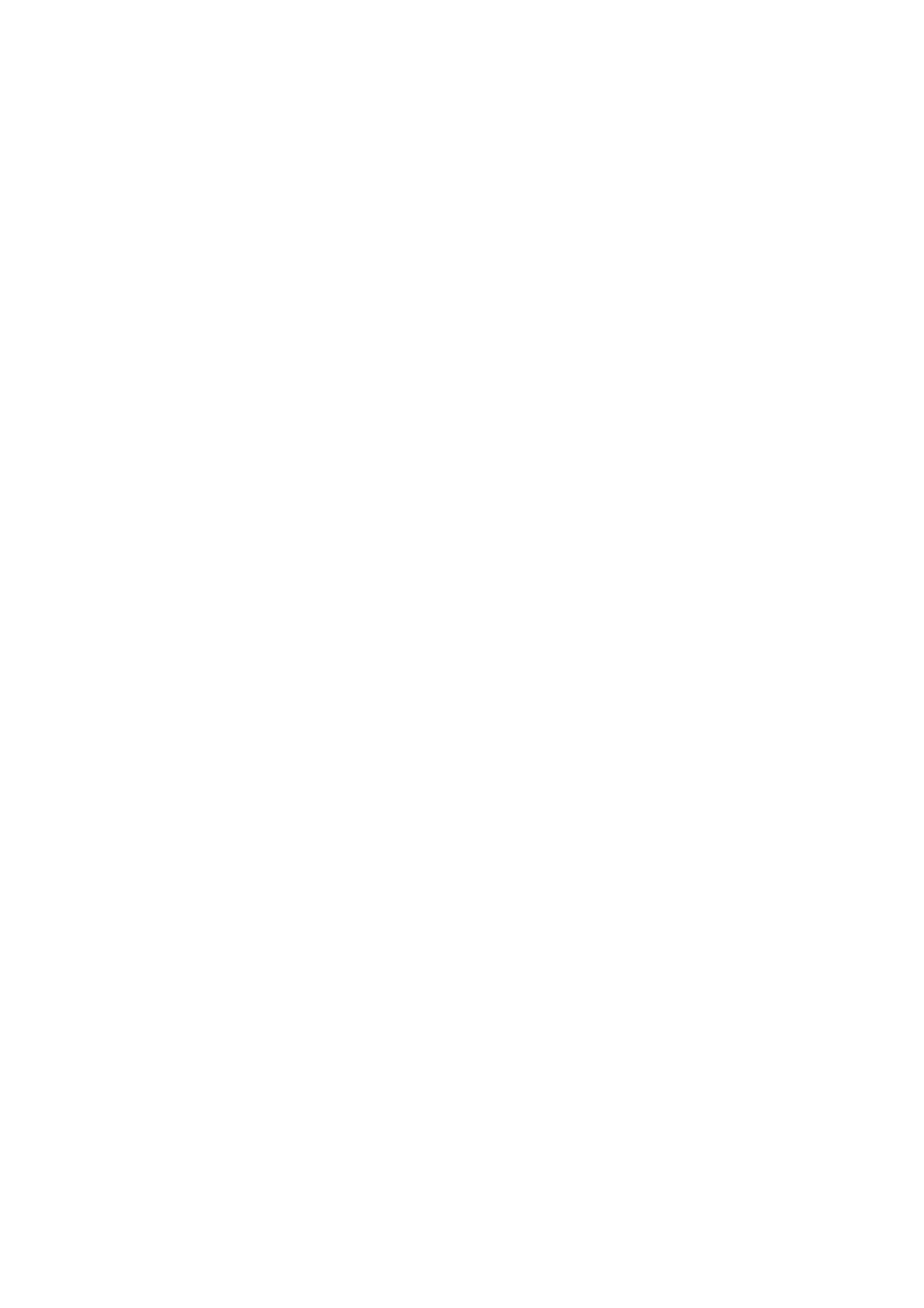# **Table of contents**

#### **Page**

| 1. |                | Introduction                                       |                                                     | $\mathbf{1}$     |
|----|----------------|----------------------------------------------------|-----------------------------------------------------|------------------|
|    | 1.1            | Structure of this report                           |                                                     |                  |
|    | 1.2            | The Resource Management Act (1991) and monitoring  |                                                     | $\mathbf{1}$     |
|    |                | 1.2.1                                              | Evaluation of environmental and consent performance | $\overline{2}$   |
|    | 1.3            |                                                    | Process description                                 | $\mathfrak{Z}$   |
|    |                | 1.3.1                                              | R A Wallis Ltd, Okaiawa quarry                      | $\overline{4}$   |
|    | 1.4            |                                                    | Resource consent                                    | 5                |
|    |                | 1.4.1                                              | Water abstraction                                   | 5                |
|    |                | 1.4.2                                              | Water discharge permit                              | 5                |
|    |                | 1.4.3                                              | Air discharge                                       | 6                |
|    | 1.5            |                                                    | Monitoring programme                                | 7                |
|    |                | 1.5.1                                              | Programme liaison and management                    | 7                |
|    |                | 1.5.2<br>1.5.3                                     | Site inspections<br>Chemical sampling               | 7<br>7           |
|    |                |                                                    |                                                     |                  |
| 2. | <b>Results</b> |                                                    |                                                     | 8                |
|    | 2.1            | Water                                              |                                                     | $\boldsymbol{8}$ |
|    |                | 2.1.1                                              | Inspections                                         | $\,$ 8 $\,$      |
|    |                | 2.1.2                                              | Results of abstraction and discharge monitoring     | 8                |
|    |                | 2.1.3                                              | Results of receiving environment monitoring         | $\boldsymbol{8}$ |
|    | 2.2            | Air                                                |                                                     | 8                |
|    |                | 2.2.1                                              | Inspections                                         | $\,8\,$          |
|    | 2.3            | Investigations, interventions, and incidents       |                                                     | 8                |
| 3. | Discussion     |                                                    | 10                                                  |                  |
|    | 3.1            | Discussion of site performance                     |                                                     | 10               |
|    | 3.2            | Environmental effects of exercise of consents      |                                                     | 10               |
|    | 3.3            | Evaluation of performance                          |                                                     | 10               |
|    | 3.4            | Recommendations from the 2010-2012 Biennial Report |                                                     | 11               |
|    | 3.5            | Alterations to monitoring programmes for 2014-2016 |                                                     | 11               |
| 4. |                | Recommendations                                    |                                                     | 12               |
|    |                |                                                    | Glossary of common terms and abbreviations          | 13               |
|    |                | Bibliography and references                        |                                                     | 15               |
|    |                |                                                    |                                                     |                  |

Appendix I Resource consent held by R A Wallis Ltd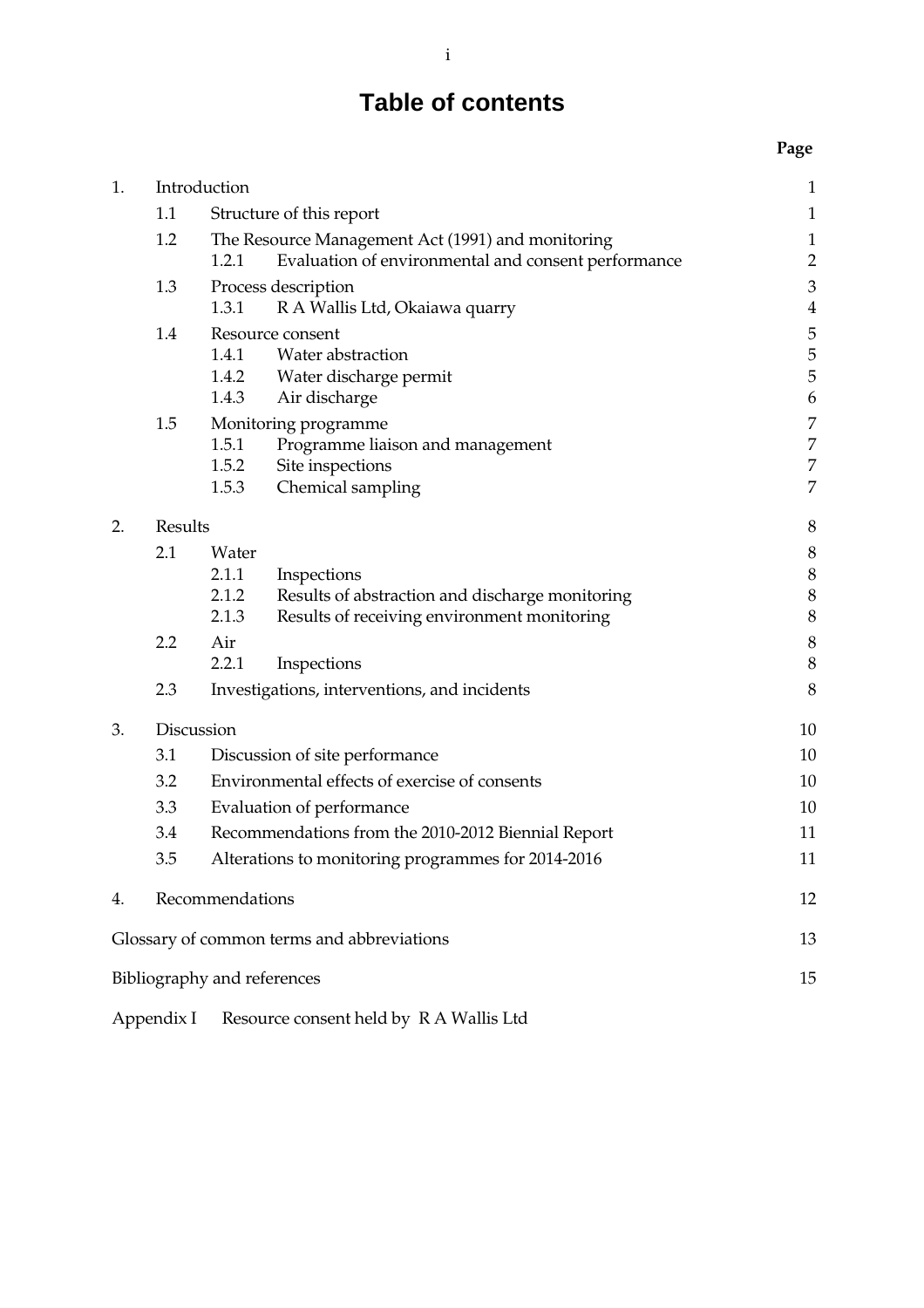## **List of tables**

| Table 1 | Summary of performance for Consent 5719-1 discharge  |    |  |
|---------|------------------------------------------------------|----|--|
|         | washwater, groundwater and stormwater Okaiawa quarry | 10 |  |

# **List of figures**

| Figure 1 | Approximate location of R A Wallis quarry  |  |
|----------|--------------------------------------------|--|
| Figure 2 | Location of R A Wallis Limited quarry site |  |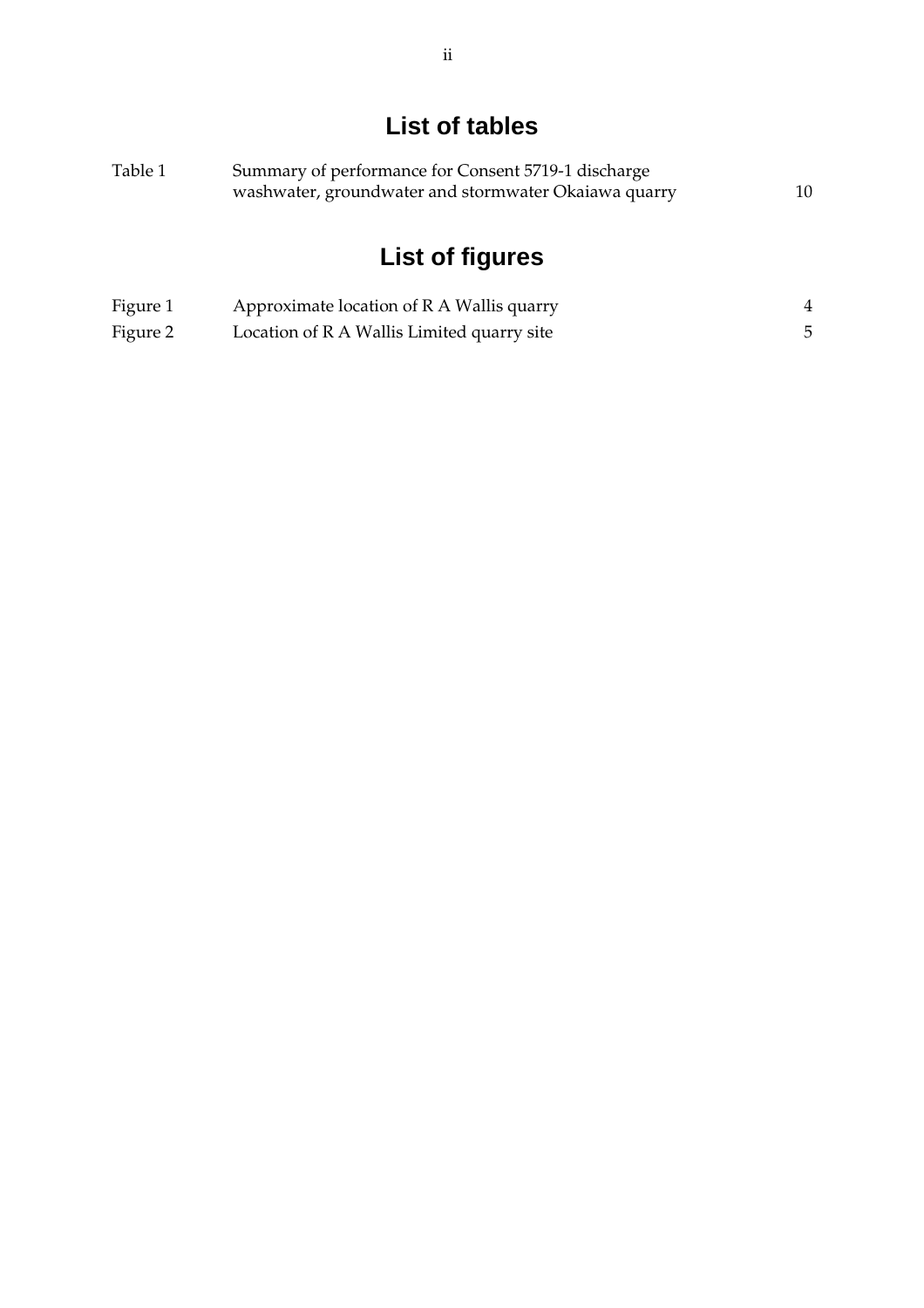### **1. Introduction**

This is the Biennial Report for the period July 2012-June 2014 by the Taranaki Regional Council describing the monitoring programme associated with resource consent held by R A Wallis Limited (R A Wallis). The Company operates a quarry situated on Omahuru Road at Okaiawa.

This report covers the results and findings of the monitoring programme implemented by the Council in respect of the consent held by R A Wallis that relate to discharges of water in the Waingongoro catchment. This is the twelfth Biennial Report to be prepared by the Taranaki Regional Council to cover the discharges and their effects.

### **1.1 Structure of this report**

Section 1 of this report is a background section. It sets out general information about compliance monitoring under the *Resource Management Act 1991* (RMA) and the Council's obligations and general approach to monitoring sites through biennial programmes, the resource consent held by R A Wallis, the nature of the monitoring programme in place for the period under review, and a description of the activities and operations conducted at the Company's site.

Section 2 presents the results of monitoring during the period under review, including scientific and technical data.

Section 3 discusses the results, their interpretation, and their significance for the environment.

Section 4 presents recommendations to be implemented in the 2014-2016 monitoring period.

A glossary of common abbreviations and scientific terms, and a bibliography, are presented at the end of the report.

### **1.2 The Resource Management Act (1991) and monitoring**

The *Resource Management Act 1991* (RMA) primarily addresses environmental 'effects' which are defined as positive or adverse, temporary or permanent, past, present or future, or cumulative. Effects may arise in relation to:

- (a) the neighbourhood or the wider community around an activity, and may include cultural and socio-economic effects;
- (b) physical effects on the locality, including landscape, amenity and visual effects;
- (c) ecosystems, including effects on plants, animals, or habitats, whether aquatic or terrestrial;
- (d) natural and physical resources having special significance (eg, recreational, cultural, or aesthetic);
- (e) risks to the neighbourhood or environment.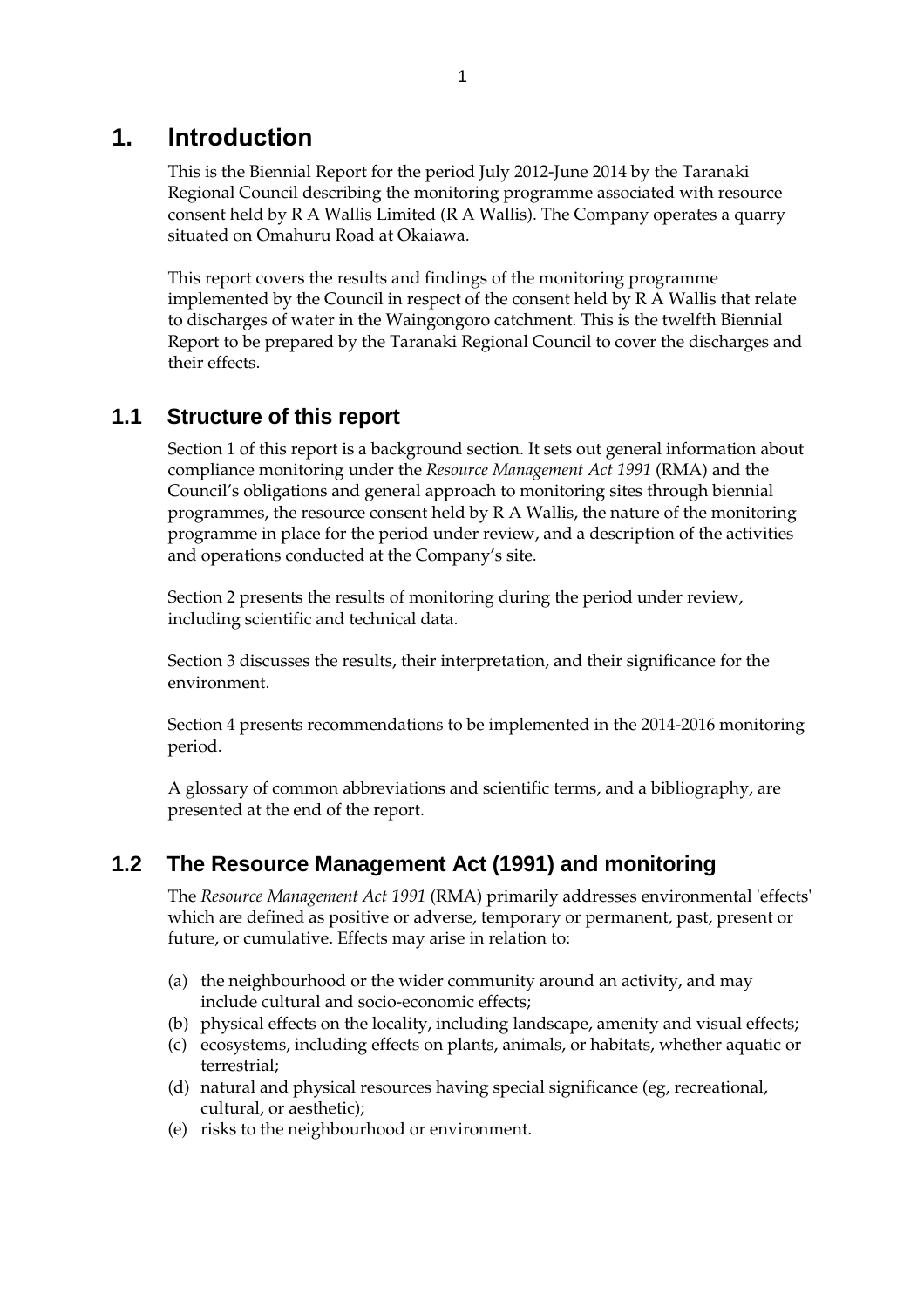In drafting and reviewing conditions on discharge permits, and in implementing monitoring programmes, the Taranaki Regional Council is recognising the comprehensive meaning of 'effects' inasmuch as is appropriate for each an activity. Monitoring programmes are not only based on existing permit conditions, but also on the obligations of the RMA to assess the effects of the exercise of consents. In accordance with section 35 of the RMA, the Council undertakes compliance monitoring for consents and rules in regional plans; and maintains an overview of performance of resource users against regional plans and consents. Compliance monitoring, (covering both activity and impact) monitoring, also enables the Council to continuously assess its own performance in resource management as well as that of resource users particularly consent holders. It further enables the Council to continually re-evaluate its approach and that of consent holders to resource management, and, ultimately, through the refinement of methods, and considered responsible resource utilisation to move closer to achieving sustainable development of the region's resources.

#### **1.2.1 Evaluation of environmental and consent performance**

Besides discussing the various details of the performance and extent of compliance by the consent holder(s) during the period under review, this report also assigns an overall rating. The categories used by the Council, and their interpretation, are as follows:

- A **high** level of environmental performance and compliance indicates that essentially there were no adverse environmental effects to be concerned about, and no, or inconsequential non-compliance with conditions.
- A **good** level of environmental performance and compliance indicates that adverse environmental effects of activities during the monitoring period were negligible or minor at most, or, the Council did not record any verified unauthorised incidents involving significant environmental impacts and was not obliged to issue any abatement notices or infringement notices, or, there were perhaps some items noted on inspection notices for attention but these items were not urgent nor critical, and follow-up inspections showed they have been dealt with, and any inconsequential non compliances with conditions were resolved positively, co-operatively, and quickly.
- **Improvement required (environmental)** or **improvement required (administrative compliance)** (as appropriate) indicates that the Council may have been obliged to record a verified unauthorised incident involving measurable environmental impacts, and/or, there were measurable environmental effects arising from activities and intervention by Council staff was required and there were matters that required urgent intervention, took some time to resolve, or remained unresolved at the end of the period under review, and/or, there were on-going issues around meeting resource consent conditions even in the absence of environmental effects. Abatement notices may have been issued.
- **Poor performance (environmental)** or **poor performance (administrative compliance)** indicates generally that the Council was obliged to record a verified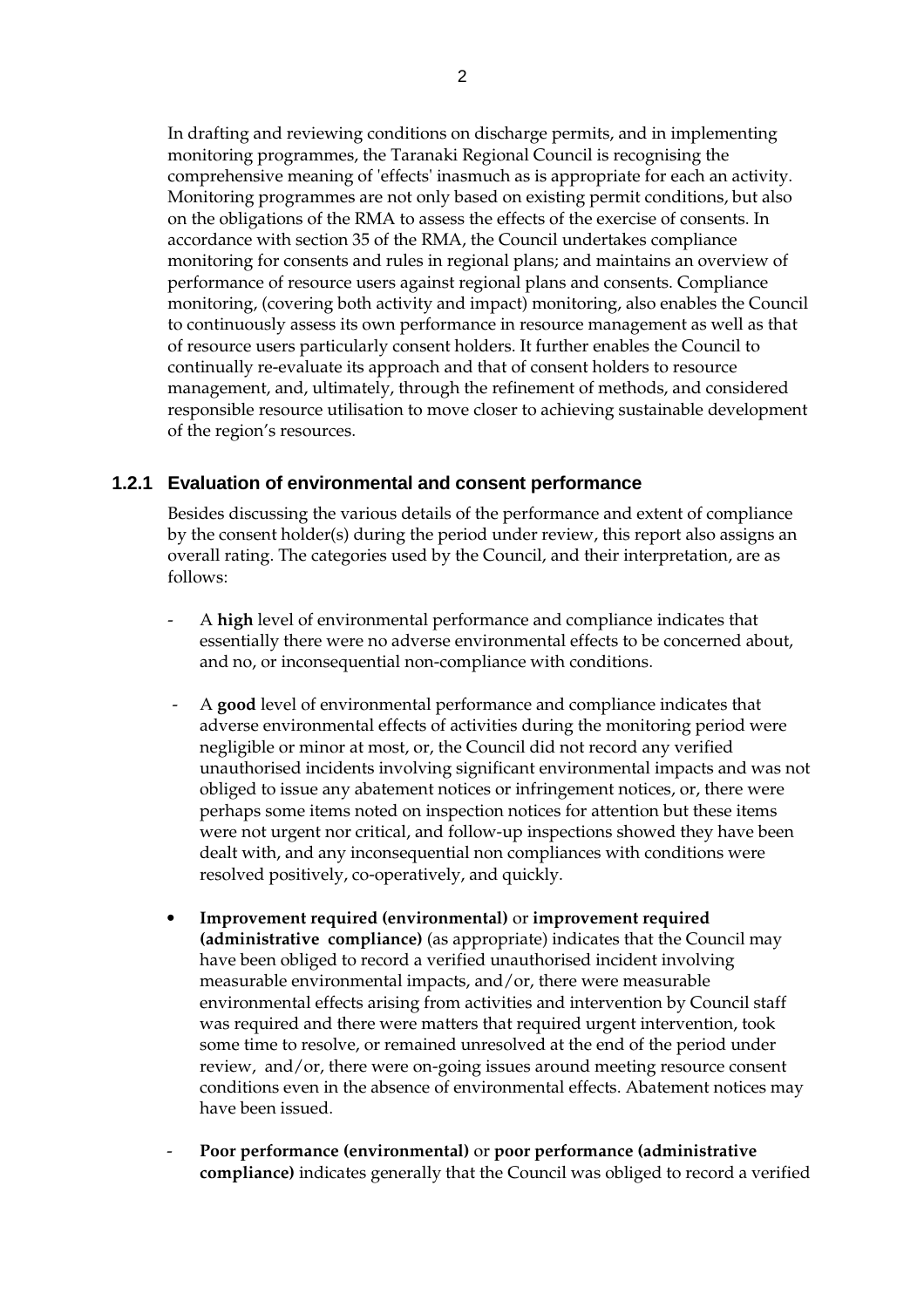unauthorised incident involving significant environmental impacts, or there were material failings to comply with resource consent conditions that required significant intervention by the Council even in the absence of environmental effects. Typically there were grounds for either a prosecution or an infringement notice.

For reference, in the 2012-2013 year, 35% of consent holders in Taranaki monitored through tailored compliance monitoring programmes achieved a high level of environmental performance and compliance with their consents, while another 59% demonstrated a good level of environmental performance and compliance with their consents.

In the 2013-2014 year, 60% of consent holders achieved a high level of environmental performance and compliance with their consents, while another 29% demonstrated a good level of environmental performance and compliance.

### **1.3 Process description**

#### **Background**

In the past, a large percentage of aggregate production came from river-based sites within Taranaki. The Waiwhakaiho River supplied much of New Plymouth's requirements as far back as the 1950s with the Waitara River, Waiongana River, Kapuni Stream and Waingongoro River also providing a valuable source of aggregate. The aggregate source within these rivers was often over-utilised. The protective armouring of the boulders and gravel was removed in places, exposing the underlying erodible ash beds and creating deep, narrow channels which moved progressively upstream with no noticeable recovery. This brought about the need for the Shingle Extraction Bylaw introduced in 1974. Aggregate extraction from rivers was then controlled through the issue of permits accompanied by a set of conditions, with the removal of river-based aggregate being restricted to that for river control purposes only.

Historically, land-based sites required steady markets to compete with the easily won river-based extraction operations. However, in the early 1980s, due to the restriction placed on river-based aggregate extraction (and the completion of various major river control programmes and 'Think Big' projects) land-based sites became more widespread (Taranaki Regional Council, 1992).

Twenty-five operating quarries presently supply aggregate in Taranaki. These quarries are generally located in a reasonable proximity to urban areas, from which the greatest demand for aggregate stems.

Provision of aggregate to meet longer term demand will continue to be dominated by several large quarry operations. Extra demand on alluvial terraces and laharic deposits has occurred due to the controlled river bed extraction. These resources are of good quality and are relatively plentiful, although Taranaki aggregates are known to have a lower crushing strength (85 kN) than aggregates from most other parts of the country. Importation of various aggregates may need to continue to meet the requirement for aggregate types not available in Taranaki.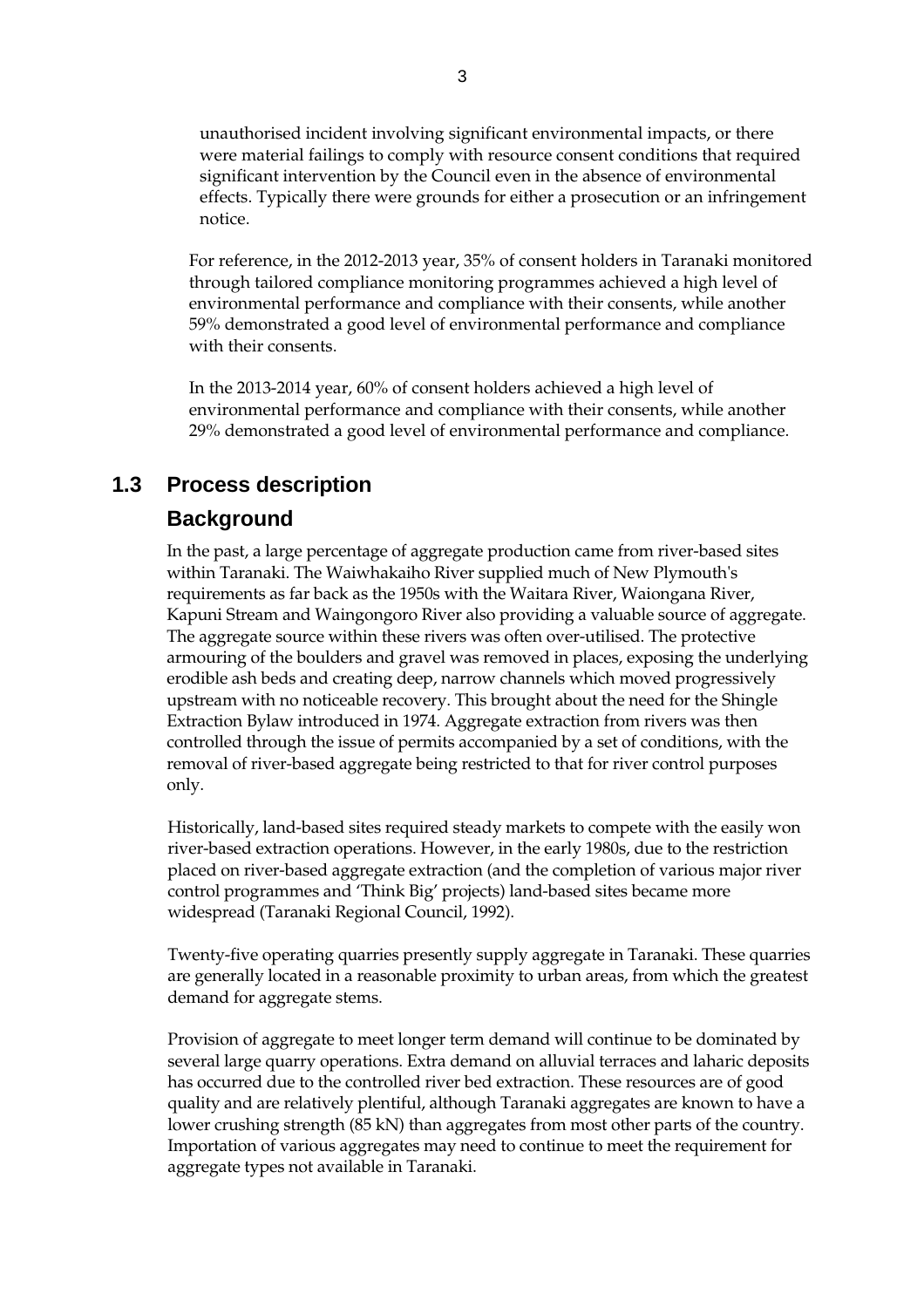Quarrying and shingle extraction in Taranaki is covered by the RMA and, if the minerals in question are Crown owned, by the Crown Minerals Act 1991. Regional councils have no control over the provision of exclusive rights to minerals. However, regional councils do have control over the environmental effects of aggregate extraction from river and lake beds, and land in certain circumstances, and these controls may act as a constraint or limitation on allocation decisions.

Sections 15 and 30 of the RMA give regional councils responsibility for the discharge of contaminants into the environment. Discharges of water into water, contaminants onto or into land that may result in water contamination, and contaminants from industrial premises into air or onto/into land, may not take place unless expressly allowed by a rule in a regional plan, a resource consent, or regulations. Aggregate extraction usually involves washing aggregates, and therefore requires the discharge of wastes. Other discharges, such as emissions to air from crushing and processing plants, disposal of spoil and solid wastes, and discharges of stormwater are also the responsibility of regional councils.

#### **1.3.1 R A Wallis Ltd, Okaiawa quarry**

The Okaiawa quarry site covers approximately 8.3 hectares and is located adjacent to the true right bank of the Waingongoro River, off Omahuru Road, Okaiawa. The quarry first began operating in March 2002. Aggregate is excavated and processed using a dry crusher, screening plant and digger.



**Figure 1** Approximate location of R A Wallis quarry

Stormwater, washwater and groundwater from the operation is directed to settling ponds before being discharged into the Waingongoro River. A riparian buffer zone of undisturbed land approximately 6 m wide separates the active site from the Waingongoro River.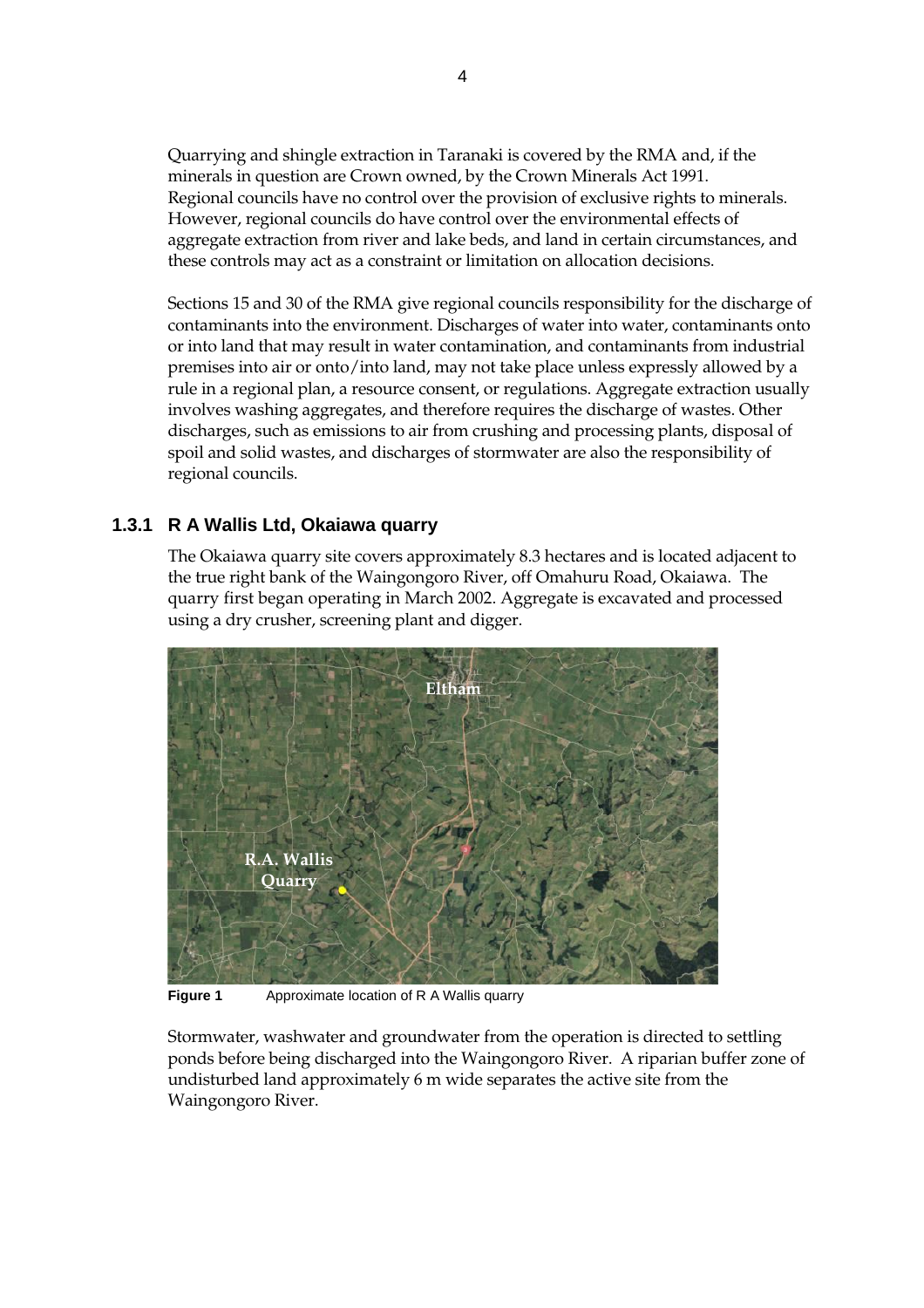

**Figure 2** Location of R A Wallis Limited quarry site

### **1.4 Resource consent**

#### **1.4.1 Water abstraction**

Section 14 of the RMA stipulates that no person may take, use, dam or divert any water, unless the activity is expressly allowed for by a resource consent or a rule in a regional plan, or it falls within some particular categories set out in Section 14.

The maintenance of sufficient volumes of water within streams and rivers to protect aquatic habitat is a primary concern of the Regional Council with respect to water abstraction permits. Water abstraction for quarries is mainly required for the washing of aggregate, and in this regard the Council encourages the recycling of both washwater and stormwater to minimise the requirement to abstract surface water. Often when combined with efficient recycling, the small volumes of surface water required to be abstracted for washing at quarries fit within the permitted activity rule [Rule 15] of the Regional Fresh Water Plan for Taranaki. That is, the abstraction volume shall not exceed 50 cubic metres in any one day, and the abstraction rate shall not exceed 1.5 litres per second.

#### **1.4.2 Water discharge permit**

Section 15(1)(a) of the RMA stipulates that no person may discharge any contaminant into water, unless the activity is expressly allowed for by a resource consent or a rule in a regional plan, or by national regulations.

 Water quality is a primary concern to the Regional Council with regard to aggregate extraction. A quarry can operate as either a `dry' quarry, discharging only stormwater, or a 'washing' quarry, where aggregate washing facilities are in place. Many of the quarries in Taranaki have some form of washing facility and also operate in the vicinity of a water body or have some form of discharge into a water body.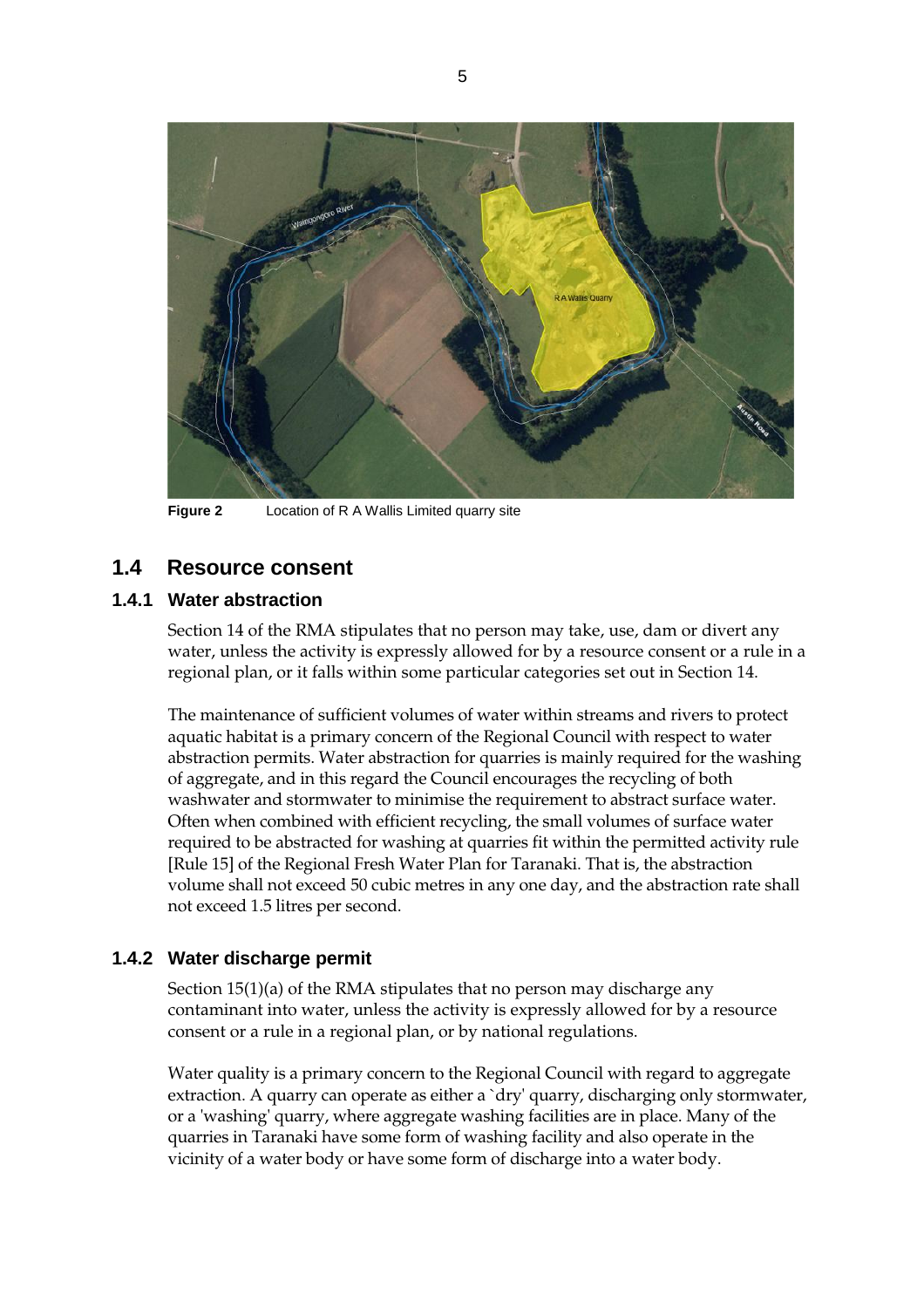Waste water from aggregate washing has a high silt concentration. Discharge of this water into a water body, particularly to a river during low flow, results in a smothering of in-stream life and deterioration in aesthetic conditions and can affect downstream abstractions of water, local fisheries and recreational activity.

Stormwater is generally less contaminated (in terms of silt concentration) and run-off tends to occur when rivers are in higher flow. This means that the effect of silt contamination is reduced due to lower quantities, dilution and carrying capacity. The installation of appropriate stormwater diversion structures, together with construction and maintenance of contaminated stormwater and aggregate washing discharge treatment facilities are most important in maintaining water quality.

R A Wallis Ltd holds water discharge permit 5719-1 to cover the discharge of treated washwater, stormwater and groundwater from quarry operations into land and into the Waingongoro River. The permit was issued on 21 March 2001 and is due to expire on 1 June 2017.

There are fifteen special conditions attached to this consent.

Condition 1 states the consent holder shall adopt best practicable option and condition 2 states the maximum stormwater catchment area.

Conditions 3 and 4 relate to stormwater and washwater management.

Condition 5 requires active quarry area to be contoured and bunded.

Conditions 6 and 7 relates to the mixing zone.

Condition 8 states concentration limits and condition 9 requires progressive reinstatement.

Condition 10 relates to operation and maintenance of the stormwater system.

Condition 11 relates to contingency planning.

Condition 12 relates to site reinstatement.

Condition 13 relates to consent lapse.

Condition 14 requires installation of a back flow prevention device.

Condition 15 is a review provision.

A copy of the permit is attached to this report in Appendix I.

#### **1.4.3 Air discharge**

Section 15(1)(c) of the RMA stipulates that no person may discharge any contaminant from any industrial or trade premises into air, unless the activity is expressly allowed for by a resource consent, a rule in a regional plan, or by national regulations.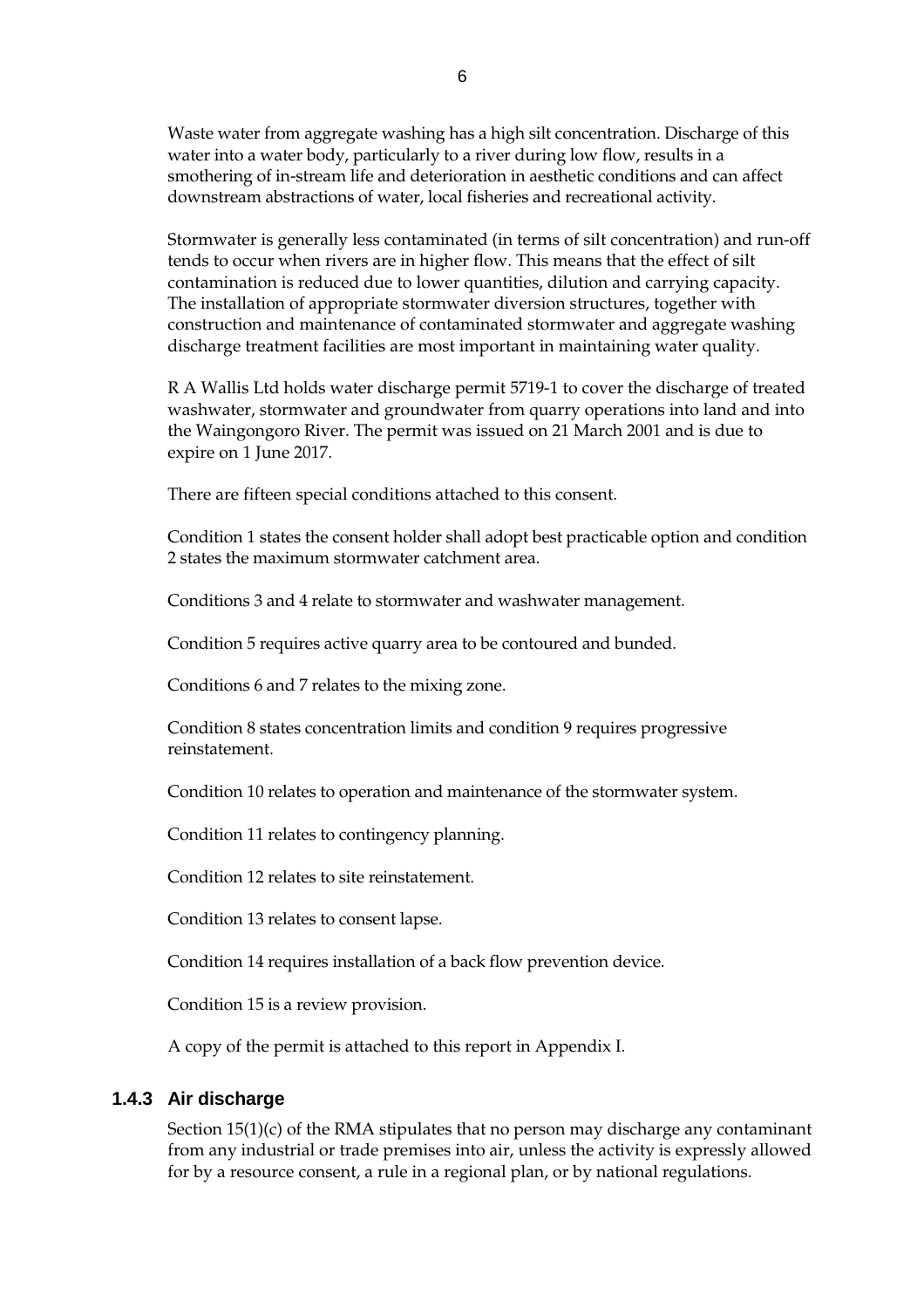Rule 16 of the Council's Regional Air Plan for Taranaki allows the discharge of emissions from quarrying operations as a permitted activity, subject to compliance with various environmental performance conditions.

R A Wallis hold no air discharge consents for its Okaiawa quarry operation as the discharges to air from the site meet the requirements of Rule 16 of the Regional Air Plan.

#### **1.5 Monitoring programme**

Section 35 of the RMA sets out obligation/s upon the Taranaki Regional Council to: gather information, monitor, and conduct research on the exercise of resource consents and the effects arising, within the Taranaki region and report upon these.

The Taranaki Regional Council may therefore make and record measurements of physical and chemical parameters, take samples for analysis, carry out surveys and inspections, conduct investigations, and seek information from consent holders.

The monitoring programme for the Okaiawa site consisted of three primary components.

#### **1.5.1 Programme liaison and management**

There is generally a significant investment of time and resources by the Taranaki Regional Council in ongoing liaison with resource consent holders over consent conditions and their interpretation and application, in discussion over monitoring requirements, preparation for any reviews, renewals, or new consents, advice on the Council's environmental management strategies and the content of regional plans, and consultation on associated matters.

#### **1.5.2 Site inspections**

The Okaiawa quarry site was visited three times during the monitoring period. With regard to consent for the discharge to water, the main points of interest were plant processes with potential or actual discharges to receiving watercourses, including contaminated stormwater and process wastewaters. Air inspections focused on plant processes with associated actual and potential emission sources and characteristics, including potential odour, dust, noxious or offensive emissions. Sources of data being collected by the consent holder were identified and accessed, so that performance in respect of operation, internal monitoring, and supervision could be reviewed by the Council.

#### **1.5.3 Chemical sampling**

Sampling of the stormwater and washwater from the R A Wallis is to be undertaken only if warranted during the monitoring period. The Taranaki Regional Council did not undertake sampling of the discharge or the receiving water during the period under review.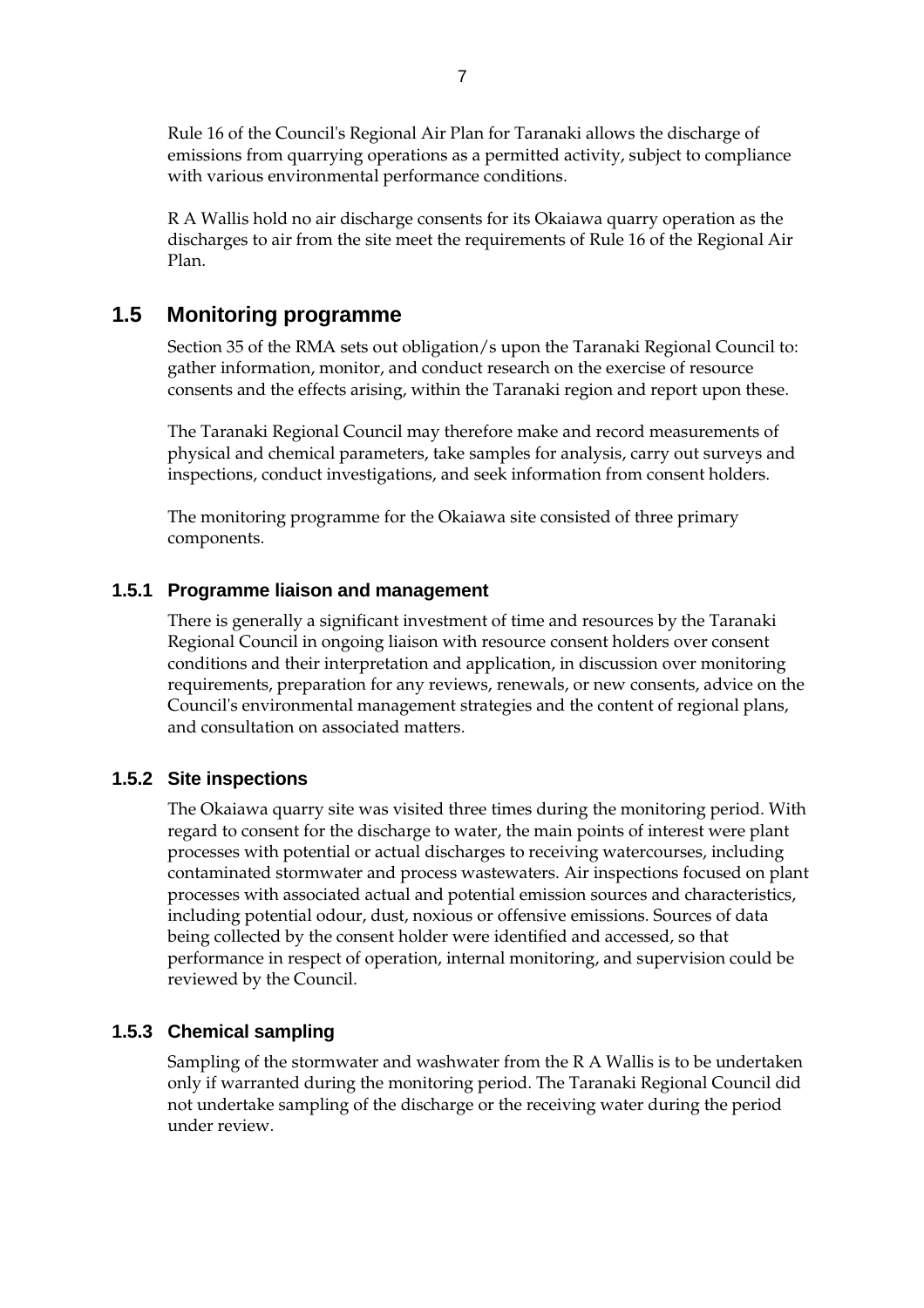### **2. Results**

#### **2.1 Water**

#### **2.1.1 Inspections**

#### **5 November 2012**

There was extracting and processing occurring at the time of inspection. There was quite a lot of product stockpiled onsite and some was being trucked off site. There was a new extraction area at the entrance end of the site. The pond looked good. The site was tidy and complying with consent conditions at the time of inspection.

#### **25 January 2013**

Processing and extracting was found to be occurring at the time of inspection. There was some product stockpiled on site. The pond looked in good condition visually and the site was tidy and complying with consent conditions at the time of inspection.

#### **1 May 2014**

There was a truck loading sand at time of inspection. A large area had been reinstated, advice was given to ensure silt and sediment traps were installed. There was not a lot of material onsite. There was no processing at time of inspection and the site was clean and tidy.

#### **2.1.2 Results of abstraction and discharge monitoring**

No discharge monitoring was undertaken at the R A Wallis quarry during the 2012- 2014 monitoring period. The ponds were only discharging on one occasion and there was no effect evident in the receiving waters.

#### **2.1.3 Results of receiving environment monitoring**

No sampling of the receiving waters was undertaken, as the discharge was having no adverse visual effect on the receiving waters.

### **2.2 Air**

#### **2.2.1 Inspections**

Many industries emit dust from various sources during operational periods. Rule 16 of the Council's Regional Air Plan for Taranaki allows the discharge of emissions from quarrying operations as a permitted activity, subject to compliance with various environmental performance conditions.

During compliance monitoring inspections the site was checked for discharges to air. There were no issues with dust or other emissions to air at the site during the monitoring period.

### **2.3 Investigations, interventions, and incidents**

The monitoring programme for the period was based on what was considered to be an appropriate level of monitoring, review of data, and liaison with the consent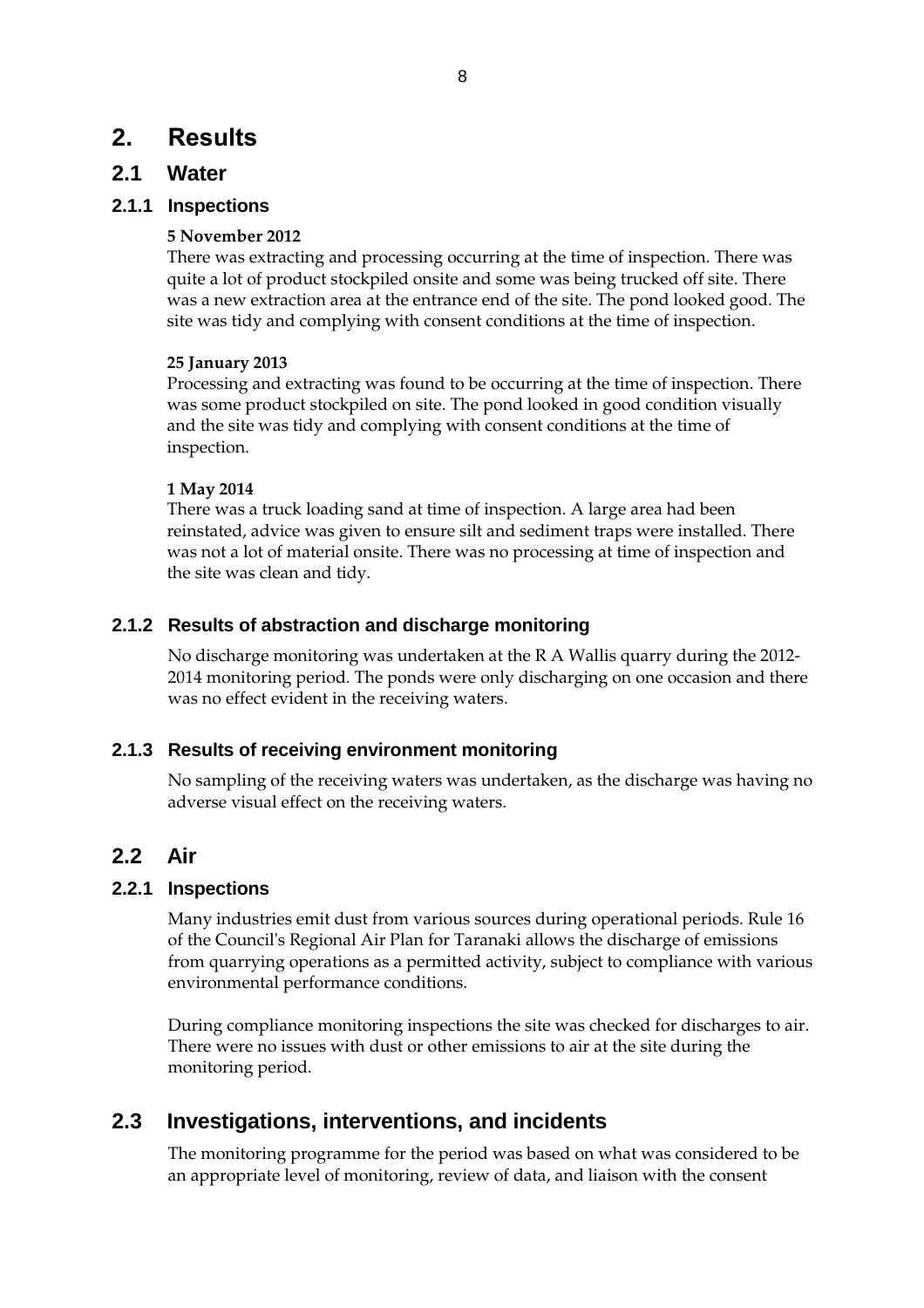holder. During the monitoring period matters may arise which require additional activity by the Council for example provision of advice and information, or investigation of potential or actual causes of non-compliance or failure to maintain good practices. A pro-active approach that in the first instance avoids issues occurring is favoured.

The Taranaki Regional Council operates and maintains a register of all complaints or reported and discovered excursions from acceptable limits and practices, including non-compliance with consents, which may damage the environment. The Unauthorised Incident Register (UIR) includes events where the company concerned has itself notified the Council. The register contains details of any investigation and corrective action taken.

Complaints may be alleged to be associated with a particular site. If there is potentially an issue of legal liability, the Council must be able to prove by investigation that the identified company is indeed the source of the incident (or that the allegation cannot be proven).

In the 2012-2014 monitoring period there were no unauthorised incidents recorded in relation to operations at the quarry site.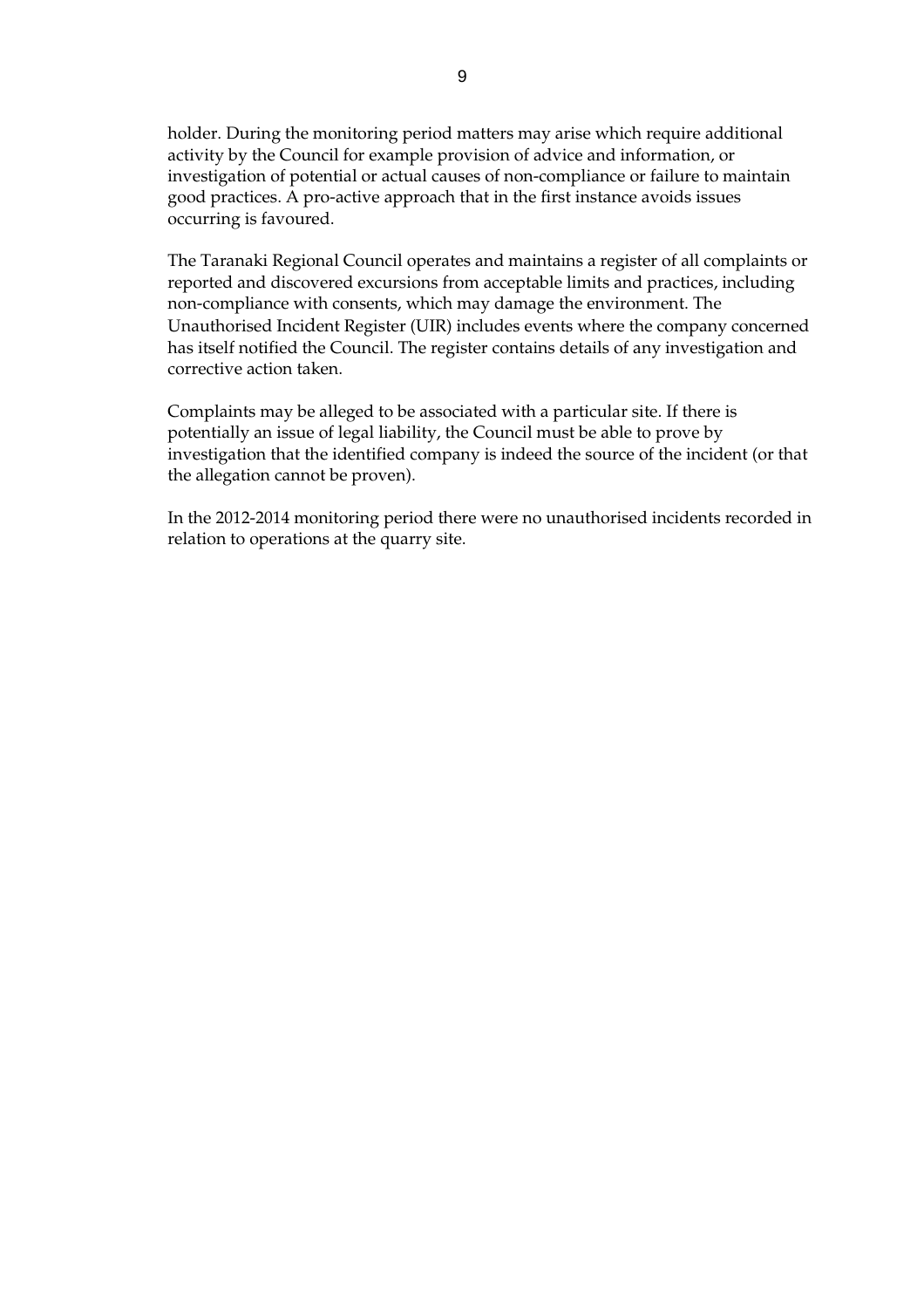### **3. Discussion**

### **3.1 Discussion of site performance**

During the period under review there were three inspections undertaken at the R A Wallis quarry. Monitoring undertaken during the 2012-2014 period found the site was generally tidy and well managed. The ponds were discharging on one occasion and there was no adverse visual effect on the receiving waters.

No complaints were received regarding operations at the quarry and no unauthorised incidents were recorded during the monitoring period.

### **3.2 Environmental effects of exercise of consents**

The main potential environment effect on waterways that quarries have is the discharges of washwater and stormwater containing high suspended solids concentrations into nearby waterways. Such discharges may result in discolouration of the waterway near the discharge point and may result in smothering of benthic life forms, form a barrier to fish movement and may affect fish spawning habitats.

As in previous monitoring periods, the quality of stormwater and washwater from the quarry has been of a high standard.

The Taranaki Regional Council monitored for possible effects on stream life by conducting a visual inspection of the streambed both up and downstream of the quarry. No adverse visual effects were noted in the receiving waters as a result of the discharge from the site.

### **3.3 Evaluation of performance**

A summary of the consent holder's compliance record for the year under review is set out in Table 1.

| Table 1 | Summary of performance for Consent 5719-1 discharge washwater, groundwater and |
|---------|--------------------------------------------------------------------------------|
|         | stormwater Okaiawa quarry                                                      |

| <b>Condition requirement</b> |                                                                                 | Means of monitoring during period under review       | <b>Compliance</b><br>achieved? |
|------------------------------|---------------------------------------------------------------------------------|------------------------------------------------------|--------------------------------|
|                              | Adoption of best practicable option to<br>minimise adverse effects of discharge | Site inspections and discussions with consent holder | Yes                            |
| 2.                           | Maximum disturbed stormwater<br>catchment area no more than 2ha                 | Site inspections and discussions with consent holder | Yes                            |
| 3.                           | Washing area bunded, and<br>recirculatory systems implemented                   | Site inspections and discussions with consent holder | Yes                            |
| 4.                           | No discharge of untreated<br>wastewater to Waingongoro River                    | Site inspections                                     | Yes                            |
| 5.                           | Active quarry site bunded to direct all<br>stormwater to treatment system       | Site inspections                                     | Yes                            |
| 6.                           | No effects in receiving water                                                   | Inspections of receiving water                       | Yes                            |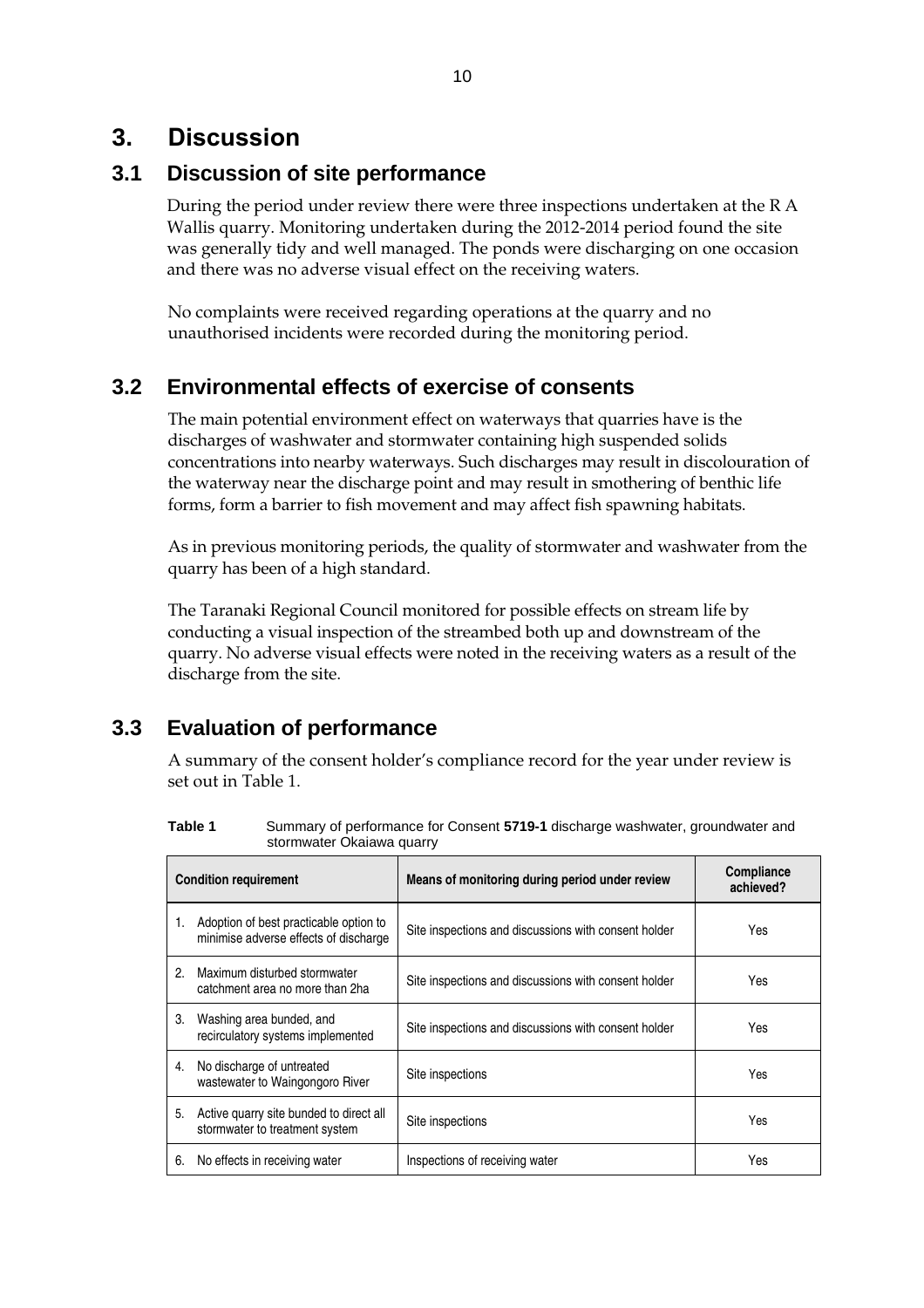| <b>Condition requirement</b>                                                                      | Means of monitoring during period under review                                         | <b>Compliance</b><br>achieved? |
|---------------------------------------------------------------------------------------------------|----------------------------------------------------------------------------------------|--------------------------------|
| Limits on turbidity<br>7.                                                                         | Inspections of discharge point and receiving water. No<br>discharge sampling warranted | Yes                            |
| Limits on pH and suspended solids<br>8.                                                           | Inspections of discharge point and receiving water. No<br>discharge sampling warranted | Yes                            |
| Progressively reinstate quarry to<br>9.<br>minimise exposed area                                  | Site inspections                                                                       | Yes                            |
| 10. Properly maintain and operate<br>settling ponds system to minimise<br>discharge               | Site inspections and discussion with consent holder                                    | Yes                            |
| 11. Prepare and maintain contingency<br>plan                                                      | Most recent contingency plan received and approved<br>by Council in July 2003          | Yes                            |
| 12. Reinstatement of site                                                                         | Quarry still active                                                                    | N/A                            |
| 13. Lapse                                                                                         | Consent exercised                                                                      | Yes                            |
| 14. Back flow prevention device on<br>discharge pipe                                              | Site inspections and discussion with consent holder                                    | Yes                            |
| 15. Provision for review of conditions                                                            | Consent expires 1 June 2017                                                            | N/A                            |
| Overall assessment of consent compliance and environmental performance in respect of this consent | High                                                                                   |                                |

During the period under review, the Company demonstrated a high level of environmental compliance. The site was generally tidy and well managed and there were no issues with regard to unauthorised incidents or complaints during the monitoring period.

### **3.4 Recommendations from the 2010-2012 Biennial Report**

In the 2010-2012 Biennial Report, it was recommended:

1. THAT monitoring of the R A Wallis Ltd Okaiawa quarry site in the 2012-2014 monitoring period continue at the same level as in 2010-2012.

These recommendations were carried out.

### **3.5 Alterations to monitoring programmes for 2014-2016**

In designing and implementing the monitoring programmes for air/water discharges in the region, the Taranaki Regional Council has taken into account the extent of information made available by previous authorities, its relevance under the RMA, the obligations of the Act in terms of monitoring emissions/discharges and effects, and subsequently reporting to the regional community, the scope of assessments required at the time of renewal of permits, and the need to maintain a sound understanding of industrial processes within Taranaki emitting to the atmosphere/discharging to the environment.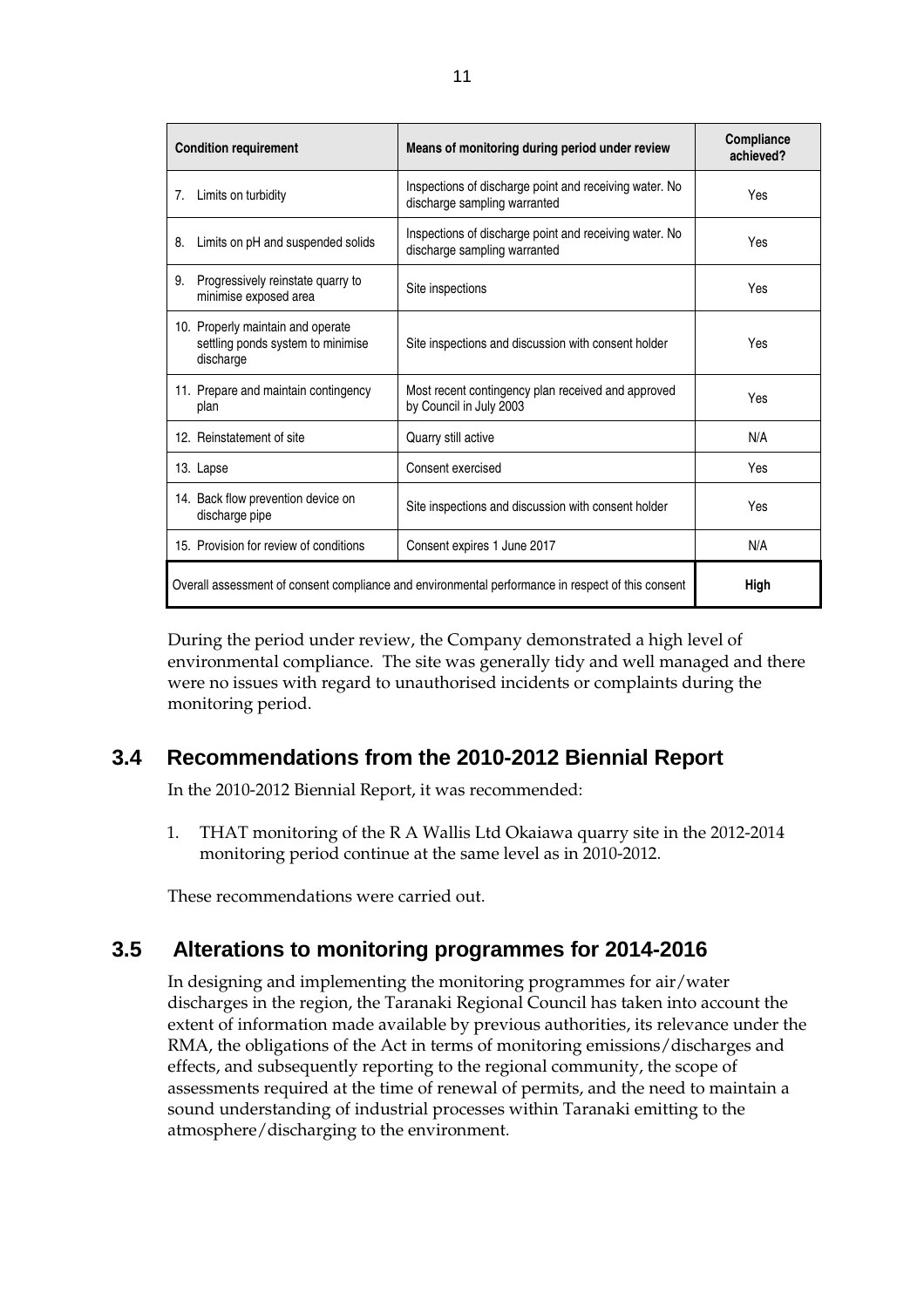The monitoring programme for the R A Wallis Okaiawa quarry had remained unchanged from the original monitoring programme set up in 2002. In the 2014 period the monitoring programme has been reviewed and several alterations have been made. Additional programme supervision/ job management changes have been added to the programme which now includes administration for the programme.

### **4. Recommendations**

- 1. THAT monitoring of the R A Wallis Ltd Okaiawa quarry site in the 2014-2016 monitoring period continue at the same level as in 2012-2014.
- 2. THAT job management charges and supervision criteria are included in the programme.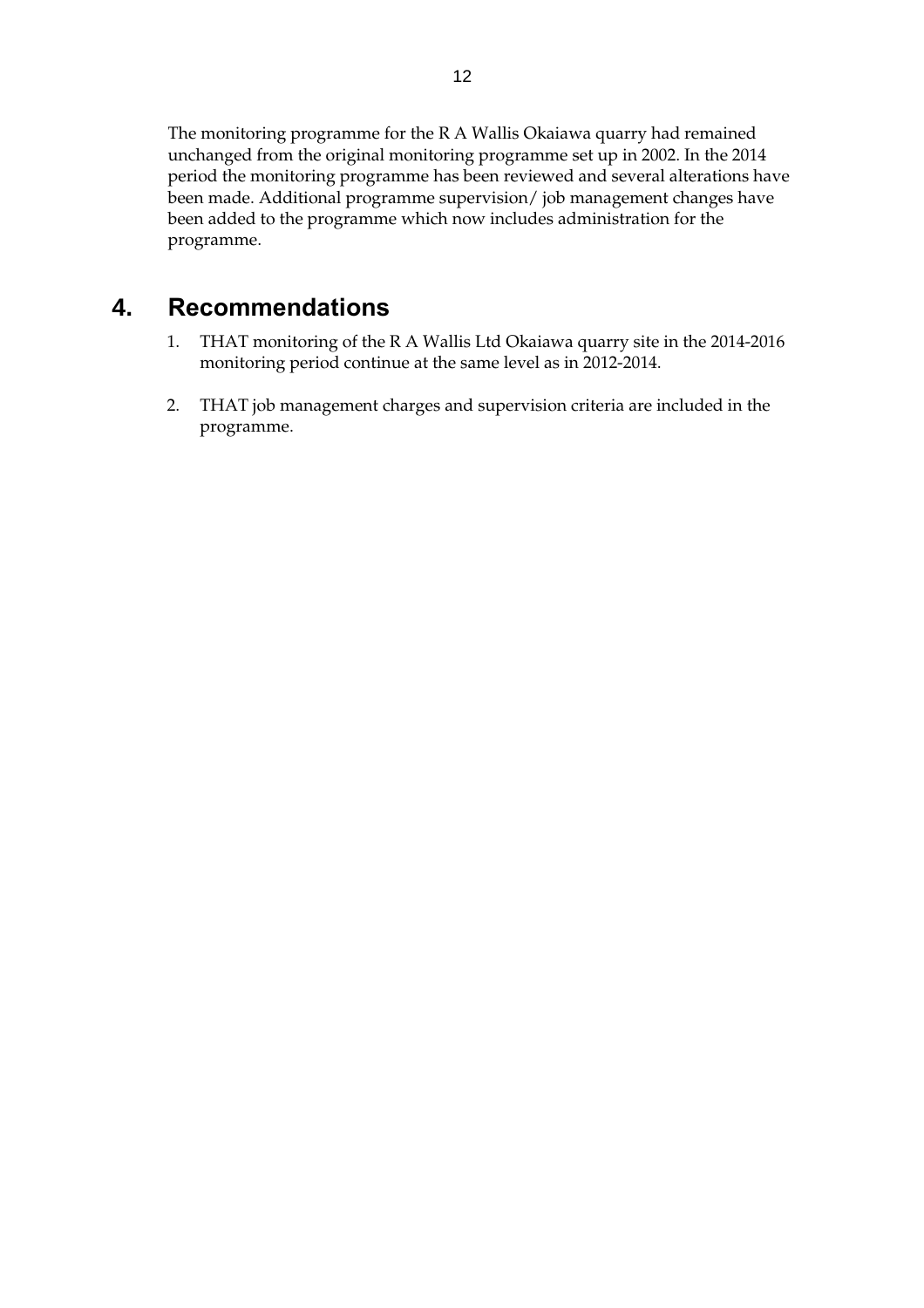# **Glossary of common terms and abbreviations**

The following abbreviations and terms may be used within this report:

| Biomonitoring<br><b>BOD</b> | Assessing the health of the environment using aquatic organisms.<br>Biochemical oxygen demand. A measure of the presence of degradable                                                                                                                                                                                                |
|-----------------------------|---------------------------------------------------------------------------------------------------------------------------------------------------------------------------------------------------------------------------------------------------------------------------------------------------------------------------------------|
|                             | organic matter, taking into account the biological conversion of ammonia<br>to nitrate.                                                                                                                                                                                                                                               |
| Bund                        | A wall around a tank to contain its contents in the case of a leak.                                                                                                                                                                                                                                                                   |
| Condy                       | Conductivity, an indication of the level of dissolved salts in a sample,<br>usually measured at 20°C and expressed in mS/m.                                                                                                                                                                                                           |
| DO                          | Dissolved oxygen.                                                                                                                                                                                                                                                                                                                     |
| Fresh                       | Elevated flow in a stream, such as after heavy rainfall.                                                                                                                                                                                                                                                                              |
| $g/m^3$                     | Grams per cubic metre, and equivalent to milligrams per litre (mg/L). In<br>water, this is also equivalent to parts per million (ppm), but the same<br>does not apply to gaseous mixtures.                                                                                                                                            |
| Incident                    | An event that is alleged or is found to have occurred that may have actual<br>or potential environmental consequences or may involve non-compliance<br>with a consent or rule in a regional plan. Registration of an incident by<br>the Council does not automatically mean such an outcome had actually<br>occurred.                 |
| Intervention                | Action/s taken by Council to instruct or direct actions be taken to avoid<br>or reduce the likelihood of an incident occurring.                                                                                                                                                                                                       |
| Investigation               | Action taken by Council to establish what were the circumstances/events<br>surrounding an incident including any allegations of an incident.                                                                                                                                                                                          |
| 1/s                         | Litres per second.                                                                                                                                                                                                                                                                                                                    |
| mS/m                        | Millisiemens per metre.                                                                                                                                                                                                                                                                                                               |
| Mixing zone                 | The zone below a discharge point where the discharge is not fully mixed<br>with the receiving environment. For a stream, conventionally taken as a<br>length equivalent to 7 times the width of the stream at the discharge<br>point.                                                                                                 |
| <b>NTU</b>                  | Nephelometric Turbidity Unit, a measure of the turbidity of water.                                                                                                                                                                                                                                                                    |
| O&G                         | Oil and grease, defined as anything that will dissolve into a particular<br>organic solvent (e.g. hexane). May include both animal material (fats) and<br>mineral matter (hydrocarbons).                                                                                                                                              |
| pH                          | A numerical system for measuring acidity in solutions, with 7 as neutral.<br>Numbers lower than 7 are increasingly acidic and higher than 7 are<br>increasingly alkaline. The scale is logarithmic i.e. a change of 1 represents<br>a ten-fold change in strength. For example, a pH of 4 is ten times more<br>acidic than a pH of 5. |
| Physicochemical             | Measurement of both physical properties (e.g. temperature, clarity,<br>density) and chemical determinants (e.g. metals and nutrients) to<br>characterise the state of an environment.                                                                                                                                                 |
| Resource consent            | Refer Section 87 of the RMA. Resource consents include land use consents<br>(refer Sections 9 and 13 of the RMA), coastal permits (Sections 12, 14 and<br>15), water permits (Section 14) and discharge permits (Section 15).                                                                                                         |
| RMA                         | Resource Management Act 1991 and including all subsequent<br>amendments.                                                                                                                                                                                                                                                              |
| SS                          | Suspended solids.                                                                                                                                                                                                                                                                                                                     |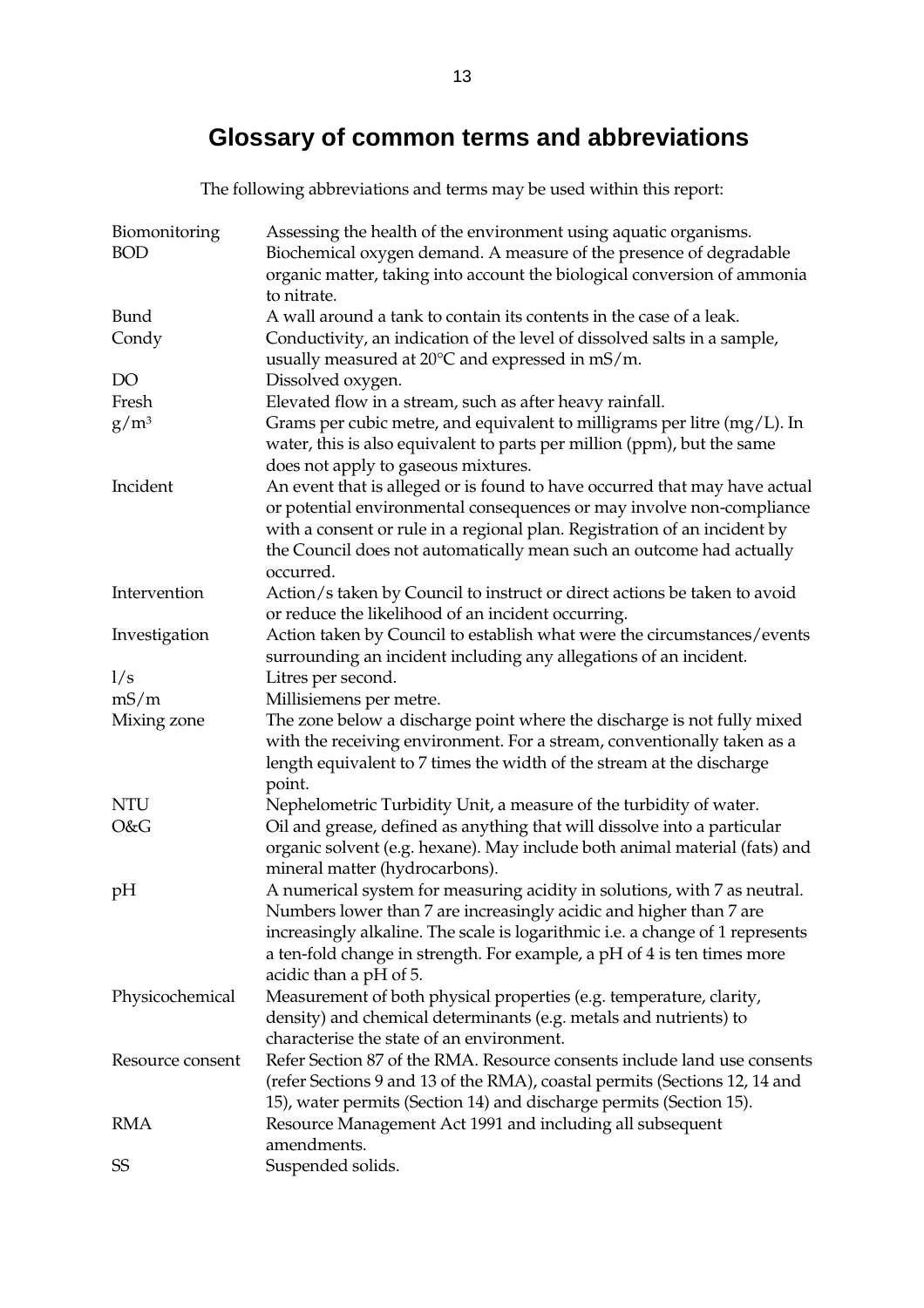| Temp       | Temperature, measured in $\mathrm{C}$ (degrees Celsius).                   |
|------------|----------------------------------------------------------------------------|
| Turb       | Turbidity, expressed in NTU.                                               |
| UI         | Unauthorised Incident.                                                     |
| <b>UIR</b> | Unauthorised Incident Register – contains a list of events recorded by the |
|            | Council on the basis that they may have the potential or actual            |
|            | environmental consequences that may represent a breach of a consent or     |
|            | provision in a Regional Plan.                                              |

For further information on analytical methods, contact the Council's laboratory.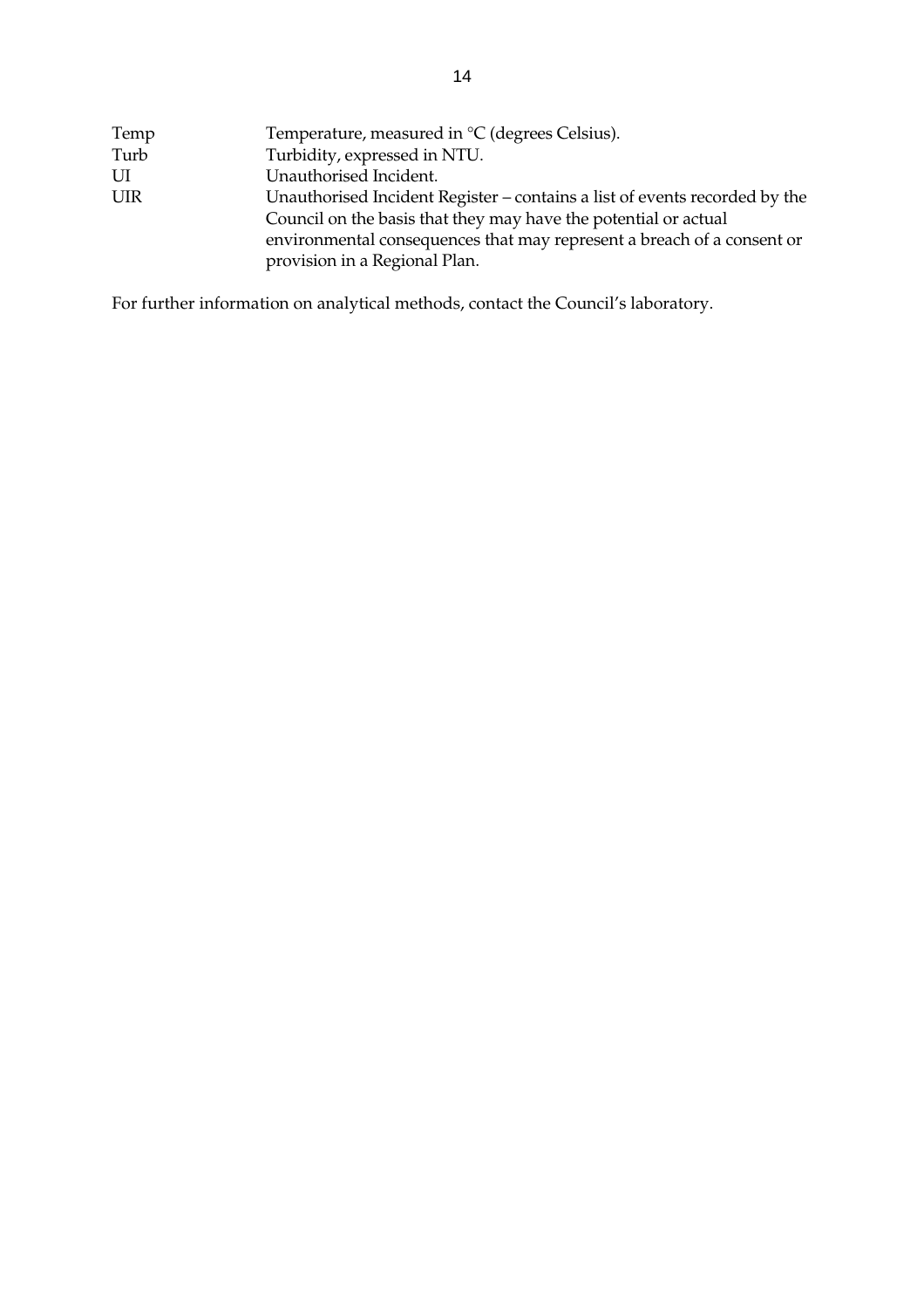### **Bibliography and references**

- Taranaki Regional Council, 2010: R A Wallis Monitoring Programme Biennial Report 2010-12. Technical Report 2012-53.
- Taranaki Regional Council, 2010: R A Wallis Monitoring Programme Biennial Report 2008-10. Technical Report 2010-74.
- Taranaki Regional Council, 2008: R A Wallis Monitoring Programme Biennial Report 2006-08. Technical Report 2008-21.
- Taranaki Regional Council, 2006: R A Wallis Monitoring Programme Biennial Report 2004-06. Technical Report 2006-34.
- Taranaki Regional Council, 2005: R A Wallis Monitoring Programme Biennial Report 2002-04. Technical Report 2004-110.
- Taranaki Regional Council, 2002: R A Wallis Monitoring Programme Annual Report 2001- 02, Technical Report 2001-69.
- Taranaki Regional Council, 2001: R A Wallis Monitoring Programme Annual Report 2000- 01, Technical Report 2001-44.
- Taranaki Regional Council, 2000: R A Wallis Monitoring Programme Annual Report 1999-00, Technical Report 2000-75.
- Taranaki Regional Council, 1999: R A Wallis Monitoring Programme Annual Report 1998- 99, Technical Report 99-94.
- Taranaki Regional Council, 1998: R A Wallis Monitoring Programme Annual Report 1997- 98, Technical Report 98-50.
- Taranaki Regional Council, 1997: R A Wallis Monitoring Programme Annual Report 1996- 97, Technical Report 97-72.
- Taranaki Regional Council, 1996: R A Wallis Monitoring Programme Annual Report 1995- 96, Technical Report 96-15D.
- Taranaki Regional Council, 1992: Regional Policy Statement Working Paper. Aggregate extraction in Taranaki. TRC Report.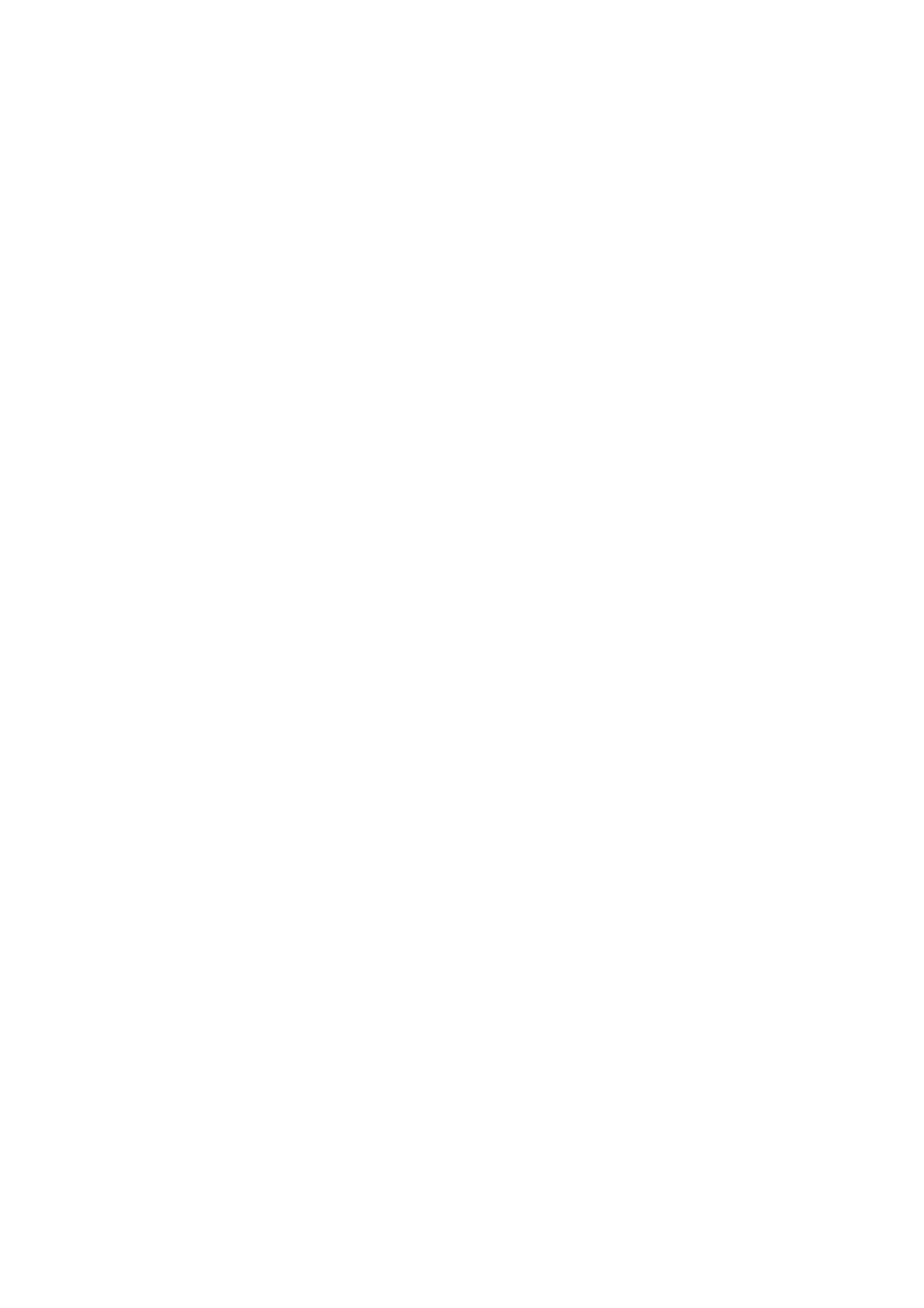**Appendix I** 

**Resource consent held by R A Wallis Ltd**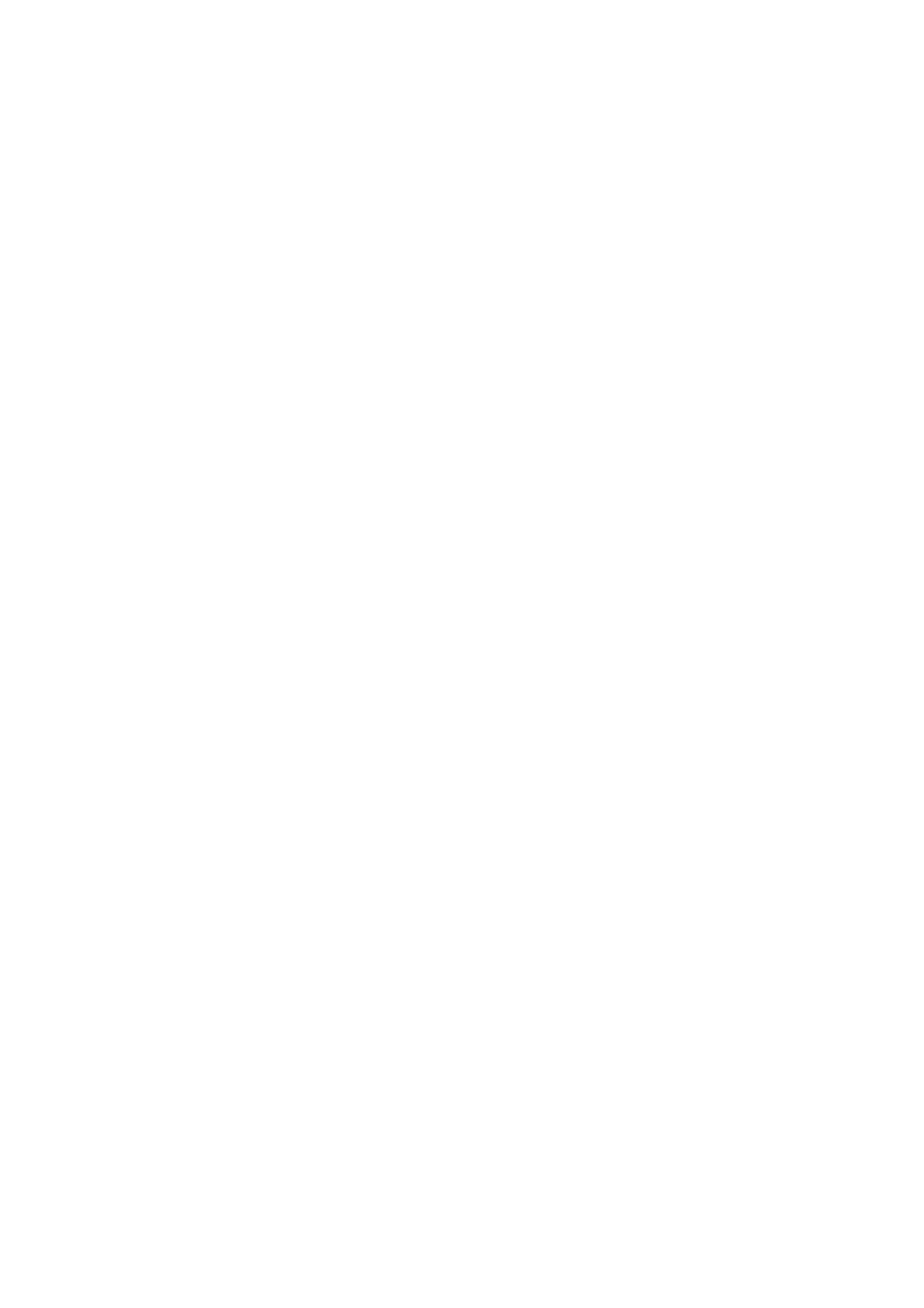Consent 5719-I



**PRIVATE BAG 713 47CLOTEN ROAD STRATFORD NEWZEALAND PHONE O-6-765 7127 FAX O-6-765 5097**

#### **Discharge Permit Pursuant to the Resource Management Act 1991 a resource consent is hereby granted by the Taranaki Regional Council**

| Name of         | R A Wallis Limited |
|-----------------|--------------------|
| Consent Holder: | Private Bag 30     |
|                 | <b>OKAIAWA</b>     |

Consent Granted Date:

21 March 2001

### **Conditions of Consent**

- Consent Granted: To discharge treated washwater, groundwater and stormwater from quarry operations into land and into the Waingongoro River at or about GR: Q21:174-882
- Expiry Date: 1 June 2017
- Review Date(s): In the month 12 months following quarry operations becoming fully operational, and June 2005 and June 2011
- Site Location: Omahuru Road, Okaiawa [Property Owner: K & D Hancock]
- Legal Description: Umutahi 4C Blk I Hawera SD
- Catchment: Waingongoro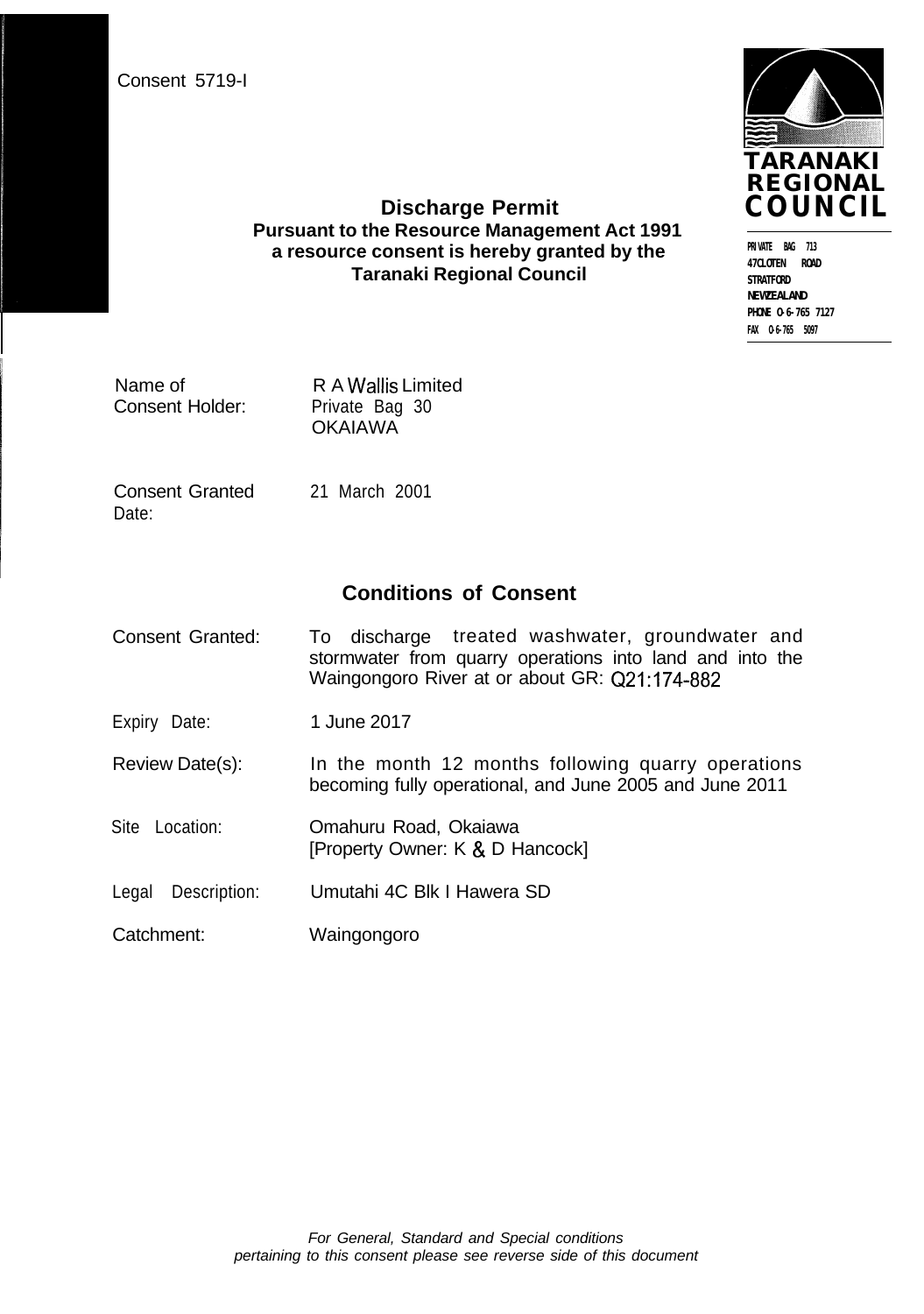#### **General conditions**

- a) That on receipt of a requirement from the Chief Executive, Taranaki Regional Council (hereinafter the Chief Executive), the consent holder shall, within the time specified in the requirement, supply the information required relating to the exercise of this consent.
- b) That unless it is otherwise specified in the conditions of this consent, compliance with any monitoring requirement imposed by this consent must be at the consent holder's own expense.
- c) That the consent holder shall pay to the Council all required administrative charges fixed by the Council pursuant to section 36 in relation to:
	- i) the administration, monitoring and supervision of this consent;
	- ii) charges authorised by regulations.

#### **Special conditions**

- 1) The consent holder shall at all times adopt the best practicable option, as defined in the Resource Management Act 1991, to prevent or minimise any adverse effects of the discharge on the environment.
- 2) The maximum disturbed stormwater catchment area shall be no more than 2 hectares.
- 3) The area used for washing of aggregate shall be bunded/contoured to ensure separation from the stormwater catchment. Further the consent holder shall implement appropriate recirculatory systems, so as to minimise the volume of the washwater and stormwater discharge.
- 4 There shall be no direct discharge of untreated stormwater, washwater or groundwater from the active quarry site into the Waingongoro River as a result of the exercise of this consent.
- 5) The active quarry site shall be contoured/bunded so that: all water generated in this area is directed to the silt control structures for treatment prior to discharge; and the flow of uncontaminated stormwater into this area is prevented, as far as is practicable.
- 6) After allowing for reasonable mixing, within a mixing zone extending 75 metres downstream of the discharge point, the discharge shall not give rise to any of the following effects in the receiving waters of the Waingongoro River:
	- a) the production of any conspicuous oil or grease films, scums or foams, or floatable or suspended materials;
	- b) any conspicuous change in the colour or visual clarity;<br>c) any emission of objectionable odour:
	- c) any emission of objectionable odour;<br>d) the rendering of fresh water unsuitab
	- d) the rendering of fresh water unsuitable for consumption by farm animals;<br>e) any significant adverse effects on aquatic life.
	- any significant adverse effects on aquatic life.
- 7) After allowing for reasonable mixing, within a mixing zone extending 75 metres downstream of the discharge point, the discharge shall not give rise to an increase in turbidity (NTU) of more than 50%.
- 8) The following concentrations shall not be exceeded in the discharge:

| Component        | Concentration        |
|------------------|----------------------|
| pH (range)       | 6 - 9                |
| Suspended solids | 100 $\text{cm}^{-3}$ |